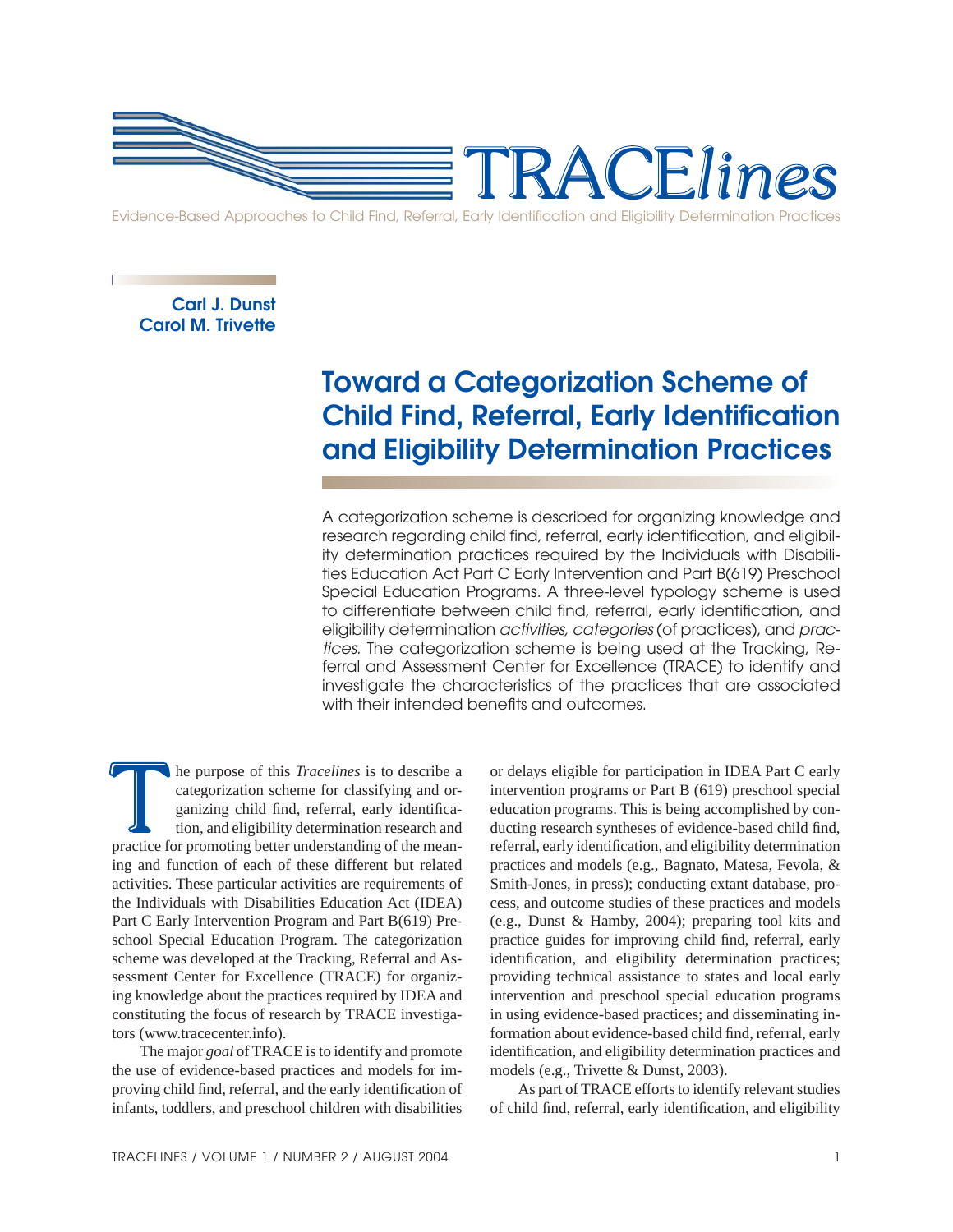determination practices, we found it helpful to organize the practices into categories in order to "make sense" of what is known about the characteristics of the practices that are associated with desired benefits and outcomes. This process led us to develop the categorization scheme that is the focus of this *Tracelines*.

# **Knowledge Organization Systems**

 A categorization scheme is a way of organizing knowledge for the purpose of bringing order and clarity to collections of things, ideas, concepts, etc. and promoting knowledge management and use. The Library of Congress system for cataloging and organizing library material (Guenther, 1996) and the Linnaean taxonomy for classifying living things (Duprey, 2002) are examples of knowledge organization systems.

 Knowledge organization systems are often arranged in hierarchies, from the most general to the more specific. The genealogical mapping of family history is an example of a hierarchical classification scheme (Yanagisako, 1979). Categories in the hierarchy help structure and organize the universe of entities constituting the focus of categorization (Davis & Tall, 2002).

We propose a three-level, hierarchical classification scheme that organizes child find, referral, early identification, and eligibility determination into *activities, categories* (of practices), and *practices*. Figure 1 shows the logic of the hierarchy. In our classification scheme, each activity is made up of different categories (of practices). For example, child find includes public awareness, outreach to physicians, and community screening programs, among other initiatives. Each category (e.g., public awareness) in turn includes different kinds of practices (e.g., public communications campaigns, public service



**Figure 1** Organization scheme for categorizing child find, referral, early identification, and eligibility determination practices

announcements, social marketing, etc.) (see Dunst, Lucas, & Click, 2004).

 Neither the categories nor the practices are mutually exclusive or dichotomous. The assignment in the classifi cation scheme is based on the *purpose* and *function* of a practice (see (Dunst, Trivette, Appl, & Bagnato, 2004). Therefore, any one practice (e.g., outreach to physicians) could serve multiple functions (e.g., child find and referral) depending on the intended purpose of the activity.

## **IDEA Requirements**

 Various sections of IDEA (1997) and the regulations for the Act (Early Intervention Program, 2002) include references to the terms child find, referral, early identification, and eligibility, as well as related terms and requirements (e.g., central directory and informed clinical opinion). According to IDEA, states must develop and implement a comprehensive child find system that includes both state efforts to identify and locate eligible children and procedures that parents and professionals can use to refer children to early intervention or special education. More specifically, a *comprehensive child find system* must include policies and procedures for determining child eligibility for services and methods for determining which children are receiving services; coordination with other state agencies; referrals for evaluation and assessment; and procedures for making referrals by primary referral sources, including hospitals, physicians, parents, local education agencies, public health facilities, social service agencies, and other health care providers (Early Intervention Program, 2002).

Examination of the child find requirements of IDEA indicates, among other things, that child find can be organized into two approaches: (a) The efforts of early intervention and preschool special education program practitioners to reach out and locate eligible children (inside/out efforts) and (b) the procedures that are instituted to promote referrals to early intervention or preschool special education (outside/in efforts). We operationally differentiate between these types of activities, labeling inside/out efforts as *child find* and outside/in efforts as *referral*.

Further examination of the IDEA child find requirements shows that there are implicit hierarchies in the required activities. For example, it is stipulated that child find be conducted, in part, by developing and implementing a public awareness program or campaign. According to the IDEA regulations (Early Intervention Program, 2002), a public awareness program must include the early identification of children who are eligible for services and the preparation and dissemination of materials to primary referral sources and the general public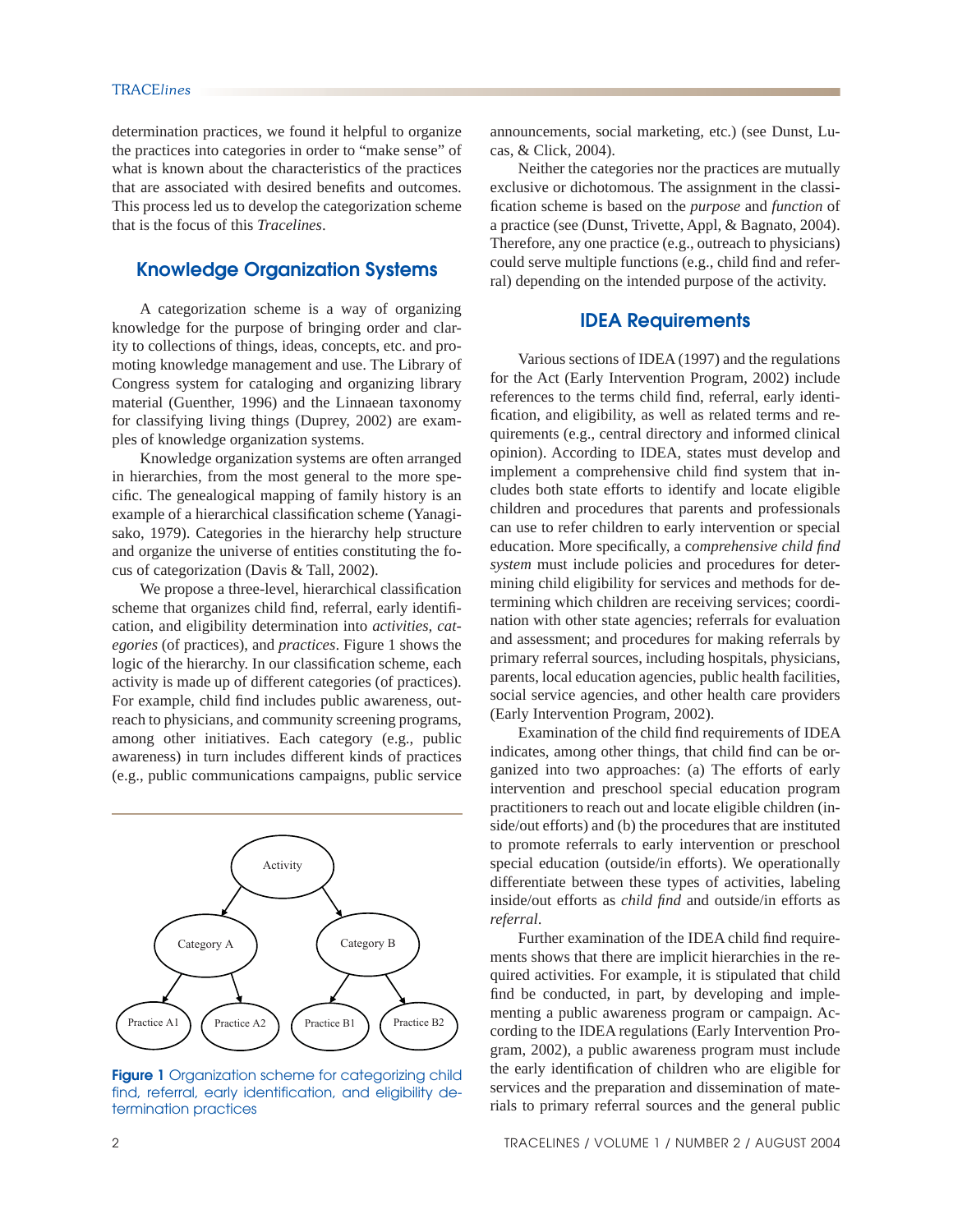about services through television, radio, and newspaper releases, pamphlets and posters, and a toll-free telephone service. In our categorization scheme, a public awareness program is one category of child find practice, and public service announcements, newspaper releases, etc., are different kinds of child find practices.

 The same kind of logic can be applied to other child find requirements. For example, one referral procedure that states must implement is a central directory (Early Intervention Program, 2002) of public and private resources, services, and experts, compiled in a way that enables parents to use the central directory to contact, by telephone or letter, any of the sources in the directory. In the context of our proposed categorization scheme, a central directory is one type of practice that is used to promote referrals to early intervention and preschool special education.

 In the companion *Tracelines* to this categorization scheme paper (Dunst, Trivette et al., 2004), we make a distinction between early identification and eligibility determination and provide a rationale for why these are considered functionally and procedurally distinct activities. In the categorization scheme proposed in this paper, the evaluation and assessment requirements of IDEA are considered a particular type of early identification practice useful for eligibility determination, and state required eligibility criteria is the means for promoting enrollment in early intervention or preschool special education. According to the IDEA Regulations, evaluation and assessment (Early Intervention Program, 2002) are used for a child's initial and ongoing eligibility using appropriate assessment and evaluation methods and procedures. The Regulations also require states to develop *eligibility criteria and procedures* (Early Intervention Program, 2002) for determining eligibility for program participation (i.e., enrollment), including a definition of developmental delay, procedures for using clinical opinion for eligibility determination, and the criteria and procedures for ascertaining those children who are at risk for developmental delays (when a state elects to include risk status as a condition for determining eligibility). Accordingly, early identification is considered an activity that includes different categories of evaluation and assessment practices, and eligibility determination is an activity that includes different kinds of practices (e.g., informed clinical opinion) used to enroll children in early intervention or preschool special education.

# **Behavioral Science Approach to Categorization**

The various IDEA requirements for child find, referral, early identification, and eligibility determination include a host of terms that require definition and operationalization if advances are to be made in our understanding of the meaning of the terms (i.e., practices) and how different practices are related to one another in predicted or expected manners. A behavioral science perspective of the IDEA requirements indicates that concepts and constructs such as *eligibility* and *child find* need to be operationally defined if we are to develop a better understanding of their meaning and implications for improving practice.

 Behavioral scientists take a particular approach to studying social and behavioral phenomenon that was used to develop the categorization scheme for conducting TRACE research and practice. Behavioral scientists identify a phenomenon of interest (e.g., clinical opinion), identify or develop an operational definition of the phenomenon (e.g., Goodnow, 1988; Shackelford, 2002), identify indicators that make the phenomenon observable (Bagnato, Matesa, Smith-Jones, & Fevola, in press), describe how the phenomenon differs from related concepts (e.g., presumptive eligibility; Dunst, Bagnato, Gorman, & Trivette, 2004), and develop procedures for measuring the characteristics and key features of the phenomenon. This process links *conceptualization* to *operationalization* and makes possible empirical investigation and study of the phenomenon of interest.

 According to Babbie (2004) "*conceptualization* is the refinement and specification of abstract concepts, and *operationalization* is the development of specific research procedures (operations) that will result in empirical observations representing those concepts in the real world" (p.132). Many of the IDEA requirements briefly described above are concepts or constructs. Close inspection of the terms throughout IDEA requirements indicates that the same terms "show up" in different sections of the law. This indicates that different terms are related to one another in specifiable ways (e.g., child find and public awareness). How they are related empirically, however, requires operationalization within and between concepts if we are to scientifically understand the relationships among different practices (e.g., Are different public awareness practices differentially related to the effectiveness of child find?).

Close inspection of the child find, referral, early identification, and eligibility literatures indicates that the different terms are often used to mean the same thing and the same terms are used to describe conceptually and procedurally different practices. Based on a review and analysis of the available literature, we have concluded that this has impeded an understanding of how to develop and implement Part C/Part B(619) activities in efficient and effective ways. TRACE addresses these problems by: (a) differentiating between and (b) categorizing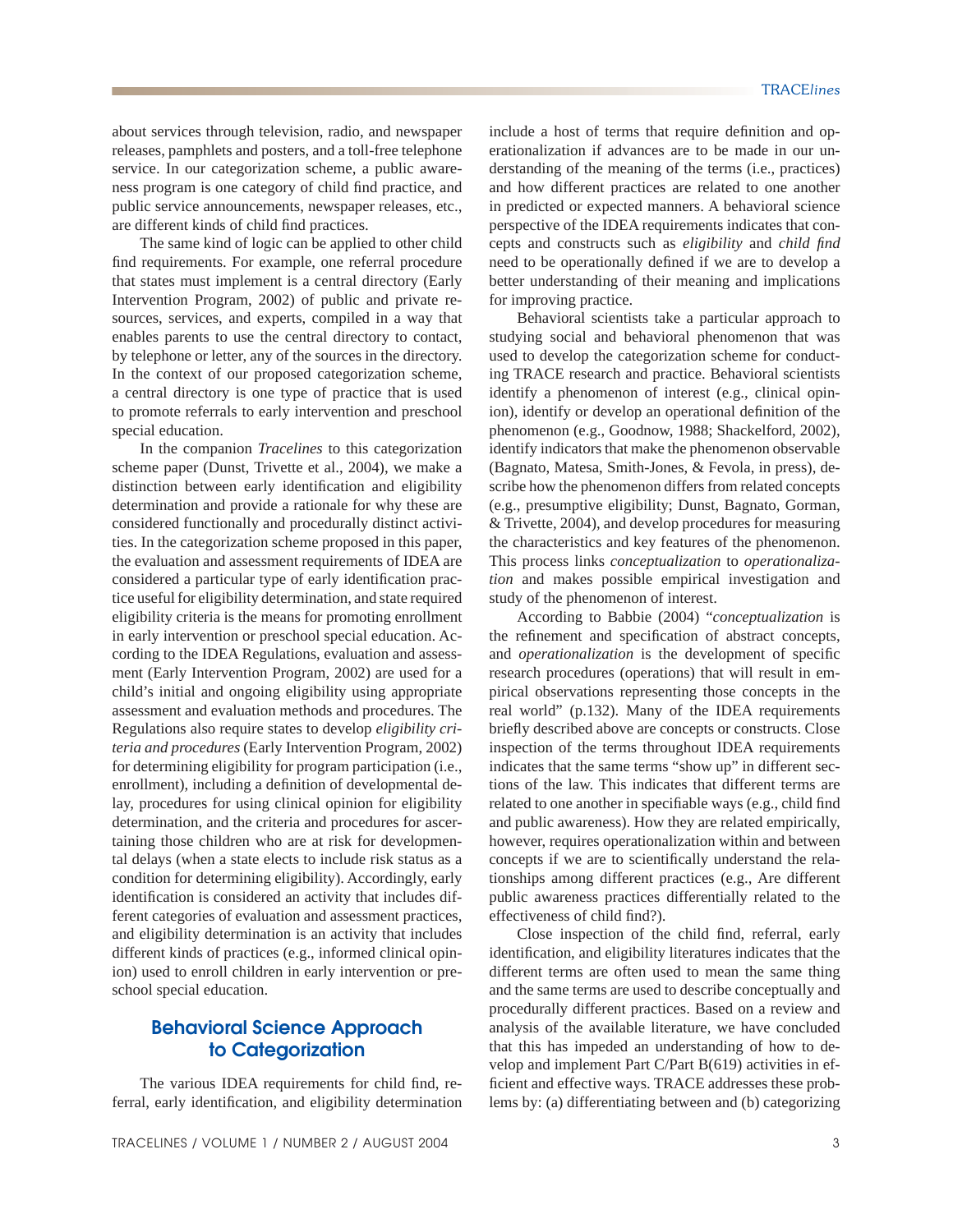different TRACE-related practices in ways that increase the likelihood that the most effective practices can be identified and described in ways that make them more likely to be adopted and used for improving child find, early identification, and referral practices. The proposed categorization scheme for organizing the IDEA required practices is described next.

# **Categorization Scheme**

 The Tracking, Referral and Assessment Center for Excellence (TRACE) has adopted the *operational defini*tions of child find, referral, early identification, and eligibility practices included in this section of the paper for guiding the conduct of Center research and practice (see Dunst, Trivette et al., 2004). The operational definitions make explicit the intent of each practice in order to focus attention on their purposes, functions, characteristics, and desired outcomes.

 Figure 2 shows the TRACE model for depicting the relationship between child find, referral, and early identification, and both eligibility determination and enrollment in Part C or Part B(619) programs. The model is adapted from one described by Appl (2000) that operationally differentiates between related but procedurally distinct assessment practices. The adapted model is described in detail in Dunst, Trivette et al. (2004). Any number of population-based sources of information about infants, toddlers, and preschoolers with disabilities or conditions that are associated with developmental delays are considered the target of child find, as well as referral and early identification (Farel, Meyer, Hicken, & Edmonds, 2003; Robinson & Rosenberg, 2004). According to this model, *child find* is considered an activity that locates children eligible or potentially eligible for early intervention or preschool special education, where child find leads to *early identification* or *referral*, or both. Early identification is considered the means used for *eligibility determination* that promotes *enrollment* in early intervention or preschool special education programs.



**Figure 2** Relationships among the major practices constituting the focus of TRACE research and practice.

## *Child Find*

*Child find* means the methods and procedures used by Part C or Part B(619) programs to locate infants, toddlers, and preschoolers who are in need of, or potentially in need of, Part C early intervention or Part B(619) preschool special education. The term refers specifically to the efforts and activities of Part C or Part B(619) program practitioners that locate, identify, and promote referrals to early intervention or preschool special education programs.

Table 1 shows a tentative list of child find practices based on an extensive review of the published and unpublished literatures. Child find practice descriptions and research are organized into six major categories:

 1. public awareness practices that inform parents and primary referral sources about the availability and benefits of early intervention and preschool special education (e.g., Smith & Klonglan, 1990),

 2. efforts by early intervention and preschool special education program practitioners to reach out to primary referral sources (e.g., Berman & Melner, 1992),

 3. community screening programs implemented by early intervention and preschool special education programs that identify children in the general or targeted populations who may be eligible for early intervention or preschool special education (e.g., Wright & Ireton, 1995),

 4. the use of population-based risk registries for identifying children with conditions that are associated with disabilities or delays (e.g., Farel et al., 2003; Robinson & Rosenberg, 2004),

 5. tracking programs and practices that periodically monitor children's progress to discern the presence of developmental delays (e.g., Berman, Biro, & Fenichel, 1989; Blackman, 1992), and

 6. collaborative efforts between early intervention/preschool special education practitioners and health care providers that involve identification of children who might be eligible for early intervention or preschool special education (e.g., Kaplan-Sanoff & Nigro, 1988).

*Public awareness*. Public awareness practices include a mix of methods, materials, and strategies that are designed to inform and motivate people to take action to improve their personal welfare (e.g., Coffman, 2002). These include multimedia *public communications campaigns* (Rice & Atkin, 2001) and both *social marketing* (Andreasen, 1995) and *social norms marketing* (Linkenbach, Perkins, & DeJong, 2003) initiatives that involve the use of different mediums for delivering public awareness messages (printed materials, billboards, public service announcements, etc.) and the methods and strategies used to effectively communicate the mes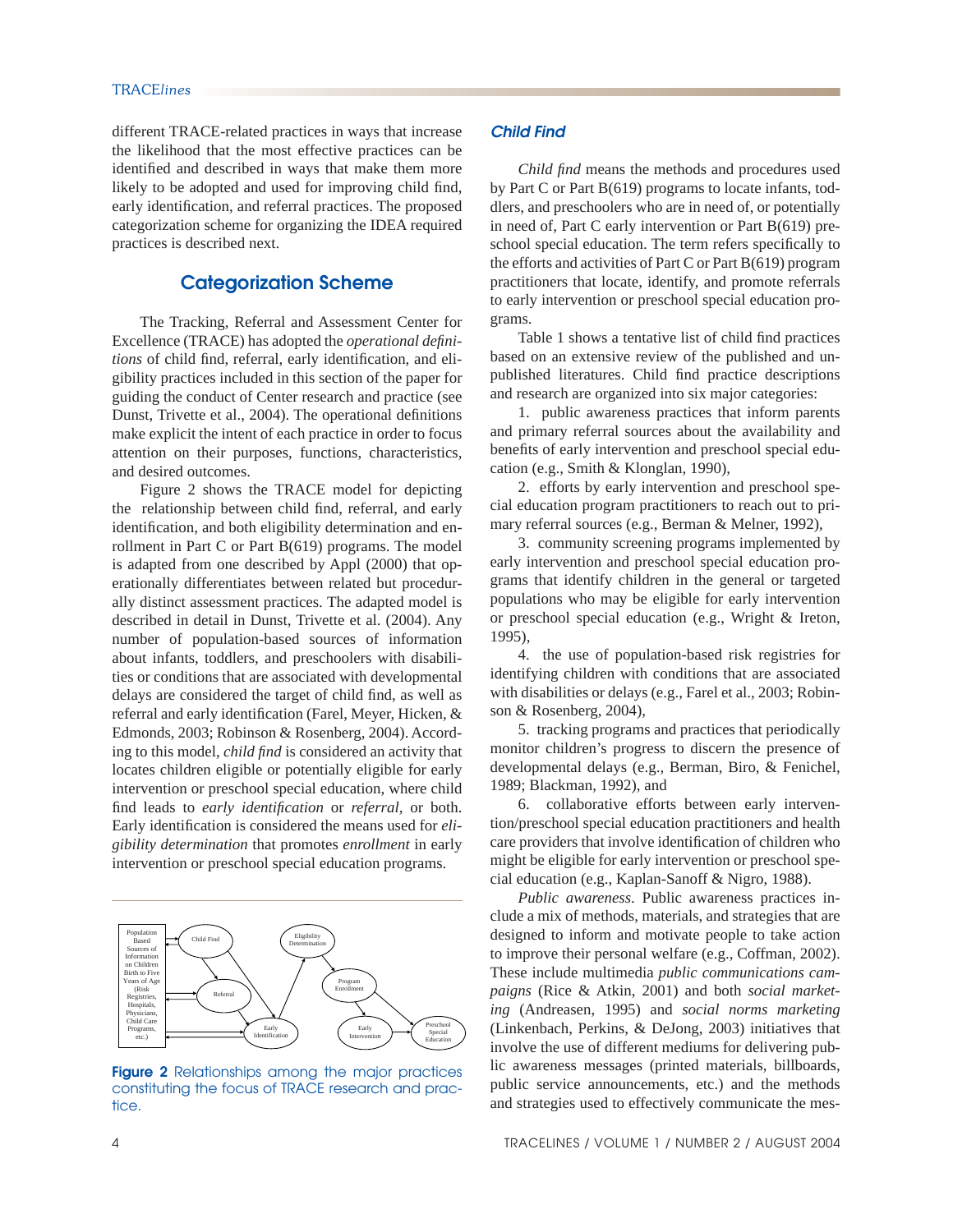*Major Categories of Child Find Practices*

*Public Awareness*

Public Communications Campaigns

Social Marketing

Social Norms Marketing

Public Service Announcements

Printed Materials

Message Framing

*Outreach Programs*

Outreach to Physicians

Outreach to Hospitals

Community Outreach

Academic Detailing

Opinion Leader Practices

*Community-Based Screening Programs*

Community Fairs

Child Care Programs

Child Development Screening Days

Targeted Screening Programs

*Risk Registries*

Birth Defects Surveillance Programs Newborn Medical Screening Programs Newborn Hearing Screening Programs Child Protective Services Registries *Tracking Programs* High-Risk Tracking Systems

"Staying on Track" Programs

Service Coordination

*Partnerships and Collaborative Projects* Physician Office-Based Programs Hospital-Based Programs Health Care/Early Childhood Provider

**Partnerships** 

sage (e.g., using a well-known or respected individual as a means of presenting the message). Several sources of information about public communications campaigns (Bernstein, 1993; Jacobson, 1997) and social marketing (Fugate & Fugate, 1995, 1996; Smith & Klonglan, 1990) were found useful for organizing public communications campaign and social marketing child find practices.

 The mediums for communicating public awareness messages include *public service announcements* (PSAs) (Atkin & Schiller, 2002; Tellis, Chandy, & Thaivanich, 2000), various kinds of *printed materials* (Paul & Redman, 1997; Wheildon, 1995), and W*eb sites* and W*eb site advertising* (Dahlen, Rasch, & Rosengren, 2003; Kunst, Groot, Latthe, Latthe, & Khan, 2002). The work of Miyamoto (n.d.) on developing PSAs and that of Paul, Redman, and Sanson-Fisher (1997) on preparing printed materials was especially useful for identifying the characteristics of evidence-based child find practices.

 The *message framing* literature indicates that the ways in which messages are communicated matters a great deal if they are to be effective in influencing people's behavior (Maibach & Parrott, 1995). Messages that communicate positive benefits (gain-framed) rather than losses (loss-framed) are more effective in motivating people to take action (see especially Lee & Aaker, 2004).

*Outreach programs*. The efforts of early childhood program practitioners to influence the recommendations or prescriptions of *primary referral sources* regarding early intervention or preschool special education constitute another kind of child find activity. Outreach to *physicians* (Shapiro, Derrington, & Smith, 2003), *hospitals* (Browne, Langlois, Ross, & Smith-Sharp, 2001), and *community programs and practitioners* (O'Donnell & Giovannoni, 2000) are examples of these types of practices.

 Outreach initiatives are more likely to be optimally effective when they are done using evidence-based methods and strategies. *Academic detailing* is one such method for influencing or changing physician and health care provider prescribing practices (Soumerai & Avorn, 1990). The procedure includes provision of specific behavior change information on a one-to-one basis using a succinct but convincing explanation of the benefits of using a service or product (O'Brien et al., 2001).

 Research also indicates that outreach initiatives are more likely to be effective if opinion leaders are used to influence prescribing practices. *Opinion leaders* are prominent individuals who occupy a position or hold a title that affects or shapes the opinion or behavior of others (Chan & Misra, 1990; Stross, 1996). Research demonstrates that the characteristics of an individual delivering a message or attempting to influence prescribing practices matters a great deal if an intervention is to have the desired effects (e.g., Kanouse, Kallich, & Kahan, 1995).

*Community-based screening programs*. These initiatives involve the mass screening of general or targeted populations of infants, toddlers, or preschoolers using standardized instruments or scales for identifying children who have a developmental delay or are at risk for delays (Appl, 2000; Glascoe, 1991; Oehler, Goldstein, Carlett, Boshkort, & Brazy, 1993). These programs are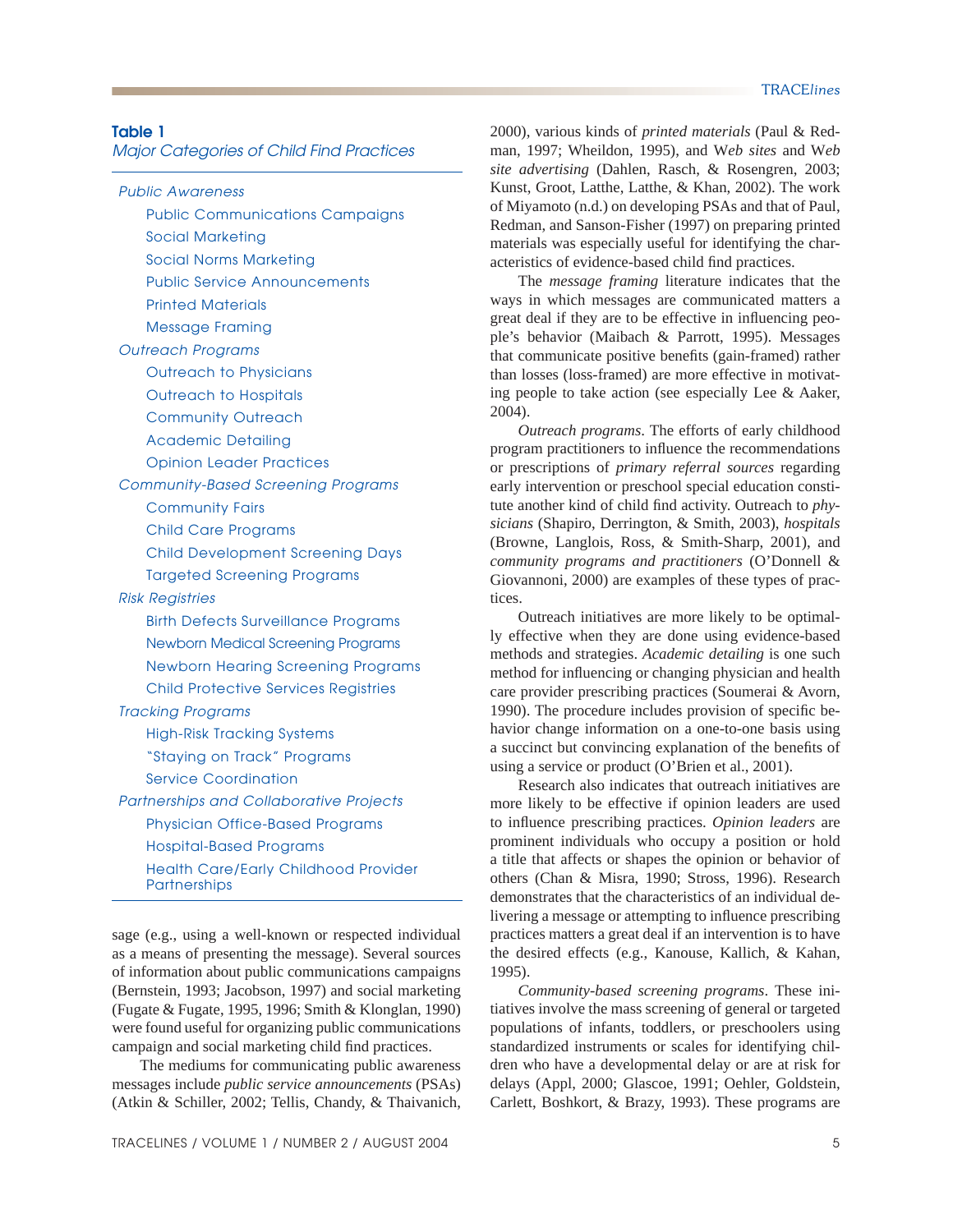typically arranged and implemented by early intervention or preschool special education program practitioners, or in collaboration with other organizations or programs, and are carried out either on a regular basis (Solomon, Clougherty, Shaffer, Hofkosh, & Edwards, 1994) or at specific times and places (Yarborough, 2002). Screenings at *child-care programs* (Feil, Severson, & Walker, 1998), *community fairs* (Tirosh, Lechtman, Diamond, & Jaffe, 1993), or on specially arranged *child development screening days* (Wright & Ireton, 1995) are examples of these types of community-based initiatives.

*Risk registries*. Risk registries are databases that include the names and identifying information of individuals who have been found to have a condition or presenting concern that makes them at risk for one or more poor outcomes (Sever, 2004). There are a number of population-based risk registries (see especially Dunst, Fromewick, & Lucas, 2004) that are potentially useful for child find purposes. These include *birth defect surveillance registries* (Farel et al., 2003), *newborn medical screening program registries* (U.S. General Accounting Office, 2003), *newborn hearing screening program registries* (White & Maxon, 1995), *child protective services registries* (Robinson & Rosenberg, 2004), and other *population-based registries* (e.g., Torfs & Christianson, 1998).

*Tracking programs*. Monitoring the progress of children identified as at risk for delays or other conditions warranting early intervention or preschool special education constitutes another approach to child find (Berman et al., 1989). Different types of *high-risk tracking systems* (Gordon & Jens, 1988) and "*staying on track" programs* (Landy et al., 1998) have been developed for this purpose. Tracking infants and toddlers who may develop delays or other problems that make them eligible for early intervention can also be accomplished using *service coordination* when monitoring is an explicit function of the practice (Kilbride, Castor, Hoffman, & Fuger, 2000; McLean, 1996).

*Partnership and collaborative projects*. Developing collaborative arrangements with primary referral sources, and especially health care professionals and programs, constitutes another approach to child find. These types of partnership and collaborative initiatives include *physician office-based programs* where early intervention or preschool special education staff do screenings or provide services to infants, toddlers, and preschoolers (Reisinger & Lavigne, 1980), *hospital-based programs* that involve either hospital-based early intervention before child discharge (Browne et al., 2001) or *transition services programs* bridging hospital-based and community-based provision of early intervention (Miller, Mutton, & Williams, 1993).

## *Referral*

*Referral* means the procedures or steps taken by an individual or group on behalf of an infant, toddler, or preschooler to obtain the opinion, supports, or services of another individual or group for a child. *Referral* is used by TRACE to encompass a range of activities influencing decision-making processes used by primary referral sources (physicians, child-care programs, information and referral programs, etc.) to recommend or suggest provision of early intervention or special education and the decisions made by parents to seek out early childhood intervention program practitioner opinion or advice.

 A review of the literature on research and practice related to referral procedures resulted in the preliminary list of five categories of practices listed in Table 2. These include:

 1. the mechanisms and procedures used to institute systems of referrals to early intervention and preschool special education (Lynch, Mercury, DiCola, & Widley, 1988),

 2. the procedures used to promote and encourage primary referral source prescriptions and requests for early intervention and preschool special education (Bruder, 2004; Epps & Kroeker, 1995; Reddihough, Tinworth, Moore, & Ihsen, 1996),

 3. the efforts of early intervention and preschool special education program practitioners to have health care professionals include early intervention or preschool special education as prescribed or recommended services on health care plans (Krehbiel, Munsick-Bruno, & Lowe, 1991),

 4. physician education and training that focuses on knowledge and understanding of the value and benefit of early intervention and preschool special education (Buck, Cox, Shannon, & Hash, 2001; Nalven, Hofkosh, Feldman, & Kelleher, 1997), and

 5. the inclusion of early intervention and preschool special education as prescribed or recommended services in the policy statements of physician organizations (e.g., American Academy of Pediatrics, 2001b).

*Referral systems*. The preparation and availability of a *central directory* that enables parents (and other users) to locate programs, providers, services, and resources, is facilitated by the physical layout, organization, and ease of use of these documents (Eysenbach & Kohler, 2002; Mitchell & Sloper, 2002). We now know, for example, that the ways in which printed directories and Web-based directories are organized matters in terms of their usefulness and benefit to users (Eysenbach & Kohler, 2002; Lawrence, 2003). Research on the characteristics of user-friendly directories help inform how to produce op-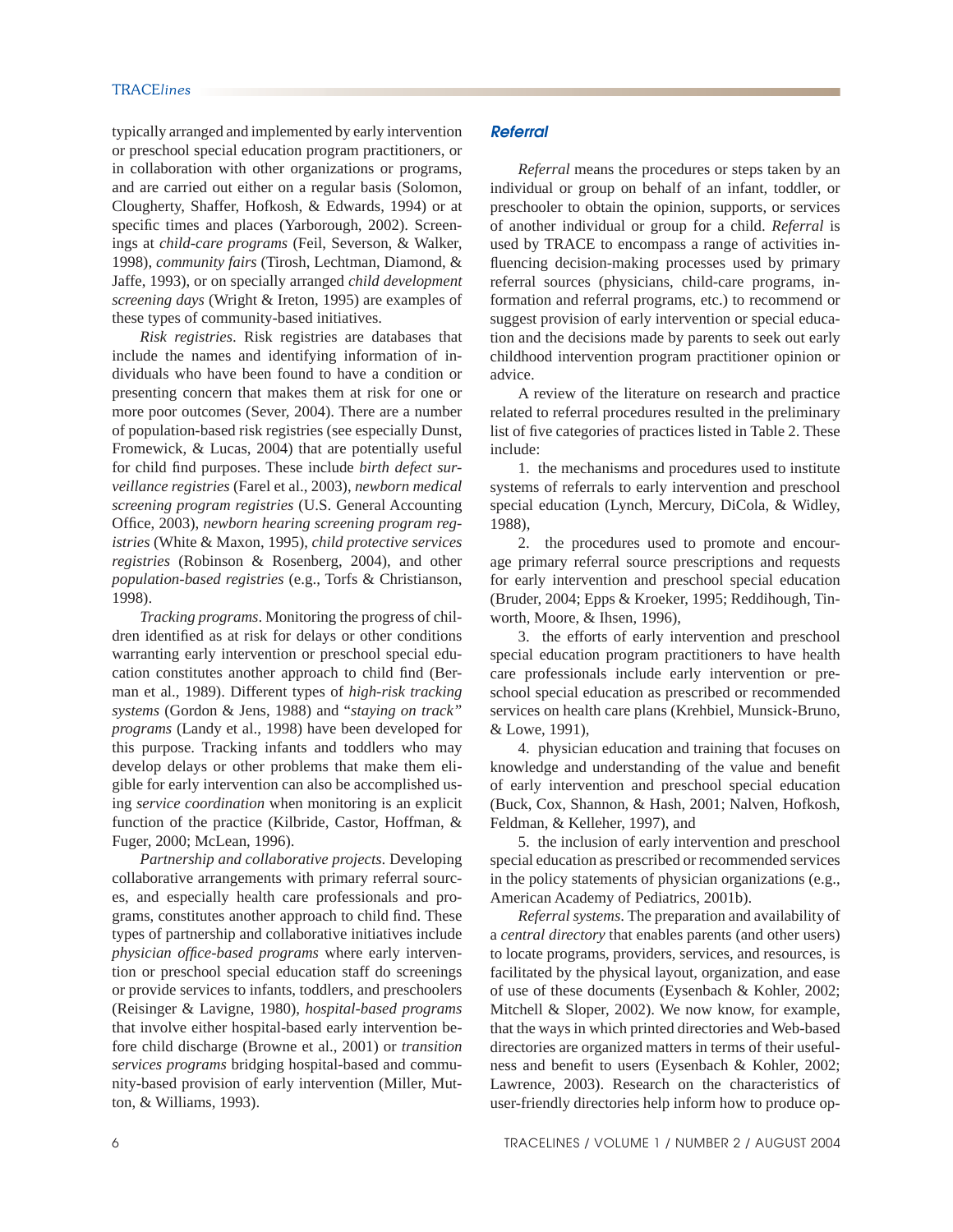## **Table 2**

*Major Categories of Referral Practices*

*Referral Systems* Central Directories Central Referral Systems Single Portal of Entry Systems Information and Referral Programs Call Center Programs *Primary Referral Sources* **Physicians** Hospital Staff Referral Specialists Child Care Programs **Parents** Parent-to-Parent Programs *Health Care Planning* Hospital Discharge Plans Continuity of Care Plans Hospital/Home Transition Plans Medical Home *Physician Education* Physician Training Pediatric Resident Training Programs Computer-Based Training Programs *Policy and Position Statements* American Academy of Pediatrics American Academy of Family Physicians

timally effective compilations of information (Bawden, 1990; Haber & Looney, 2003).

 The lessons learned from developing and implementing s*ingle portal of entry systems* (Lynch et al., 1988) and *central referral systems* (Rohrer et al., 1996) can be especially informative in terms of improving child find. Research on the characteristics of *information and referral programs* (Bogat & Gensheimer, 1986; Fuqua & Schieck, 1989; Metoyer-Duran, 1993) and *call centers* (Ellen, 2003; Glade et al., 2002; Rose, 1999) can also inform an understanding of the conditions that enable people to obtain information about desired services, resources, and supports.

*Primary referral sources*. IDEA requires early intervention and preschool programs to develop procedures that professionals, parents, programs, and organizations can use to make referrals to early intervention or preschool special education. Research and practice on enabling and promoting referrals to early intervention and preschool special education by *physicians* (Britain & Holmes, 1995; Rushton, Bruckman, & Kelleher, 2002; Sices, Feudtner, McLaughlin, Drotar, & Williams, 2004), *hospitals* (Berger, Holt-Turner, Cupoli, & Hageman, 1998; Boone, Freund, Barlow, Van Ark, & Wilson, 2004; Flynn & McCollum, 1989), *parents* (Diamond, 1993; Glascoe, 1998; Tien, Peterson, & Shelley, 2002), and other *primary referral sources* (see Dunst, Stuart, & Hamby, 1999) help make clear why professionals refer and parents seek early intervention or preschool special education.

*Health care planning*. Children eligible for early intervention or preschool special education have a high probability of also being cared for by health care professionals. Inclusion of early intervention or preschool special education in *hospital discharge plans* (Tien et al., 2002), *continuity of care plans* (Inkelas, Schuster, Olson, Park, & Halfon, 2004), *hospital to home transition plans* (Bruder & Walker, 1990; Marot, 1993; Shotts, 1995), and *medical home- care plans* (Cooley, 2003; Nickel, Cooley, McAllister, & Samson-Fang, 2003) constitutes one approach to increasing referrals of eligible or potentially eligible children.

 Evidence from a number of sources indicates that referrals by physicians are facilitated by *physician training* (Garland, Gallagher, & Huntington, 1997; Shapiro et al., 2003) and *pediatric resident-training programs* (Nalven et al., 1997; Wysocki, Gururaj, Rogers, & Galey, 1987) that promote understanding of the value and benefit of early intervention and preschool special education. The use of *computer-based training methods* for educating physicians and other primary referral sources about early intervention and preschool special education holds promise as a referral practice (Chan, Leclair, & Kaczorowski, 1999; D'Alessandro, Lewis, & D'Alessandro, 2004; Johnston, Langton, Haynes, & Mathieu, 1994; Kíeckhefer, Stevens, & Frkonja, 2002).

 Practitioners often look to their professional organizations for information and guidance for informing their practice. The inclusion of information about the value and benefit of early intervention and preschool special education in the *policy and position statements* of the professional organizations of primary referral sources would seem to be a factor that would influence prescribing practices (e.g., American Academy of Pediatrics, 2001b, 2002; Saenz, 1999; Trachtenbarg & Golemon, 1998).

#### *Early Identification*

*Early identification* refers to a broad range of methods, procedures, and practices used to determine the pres-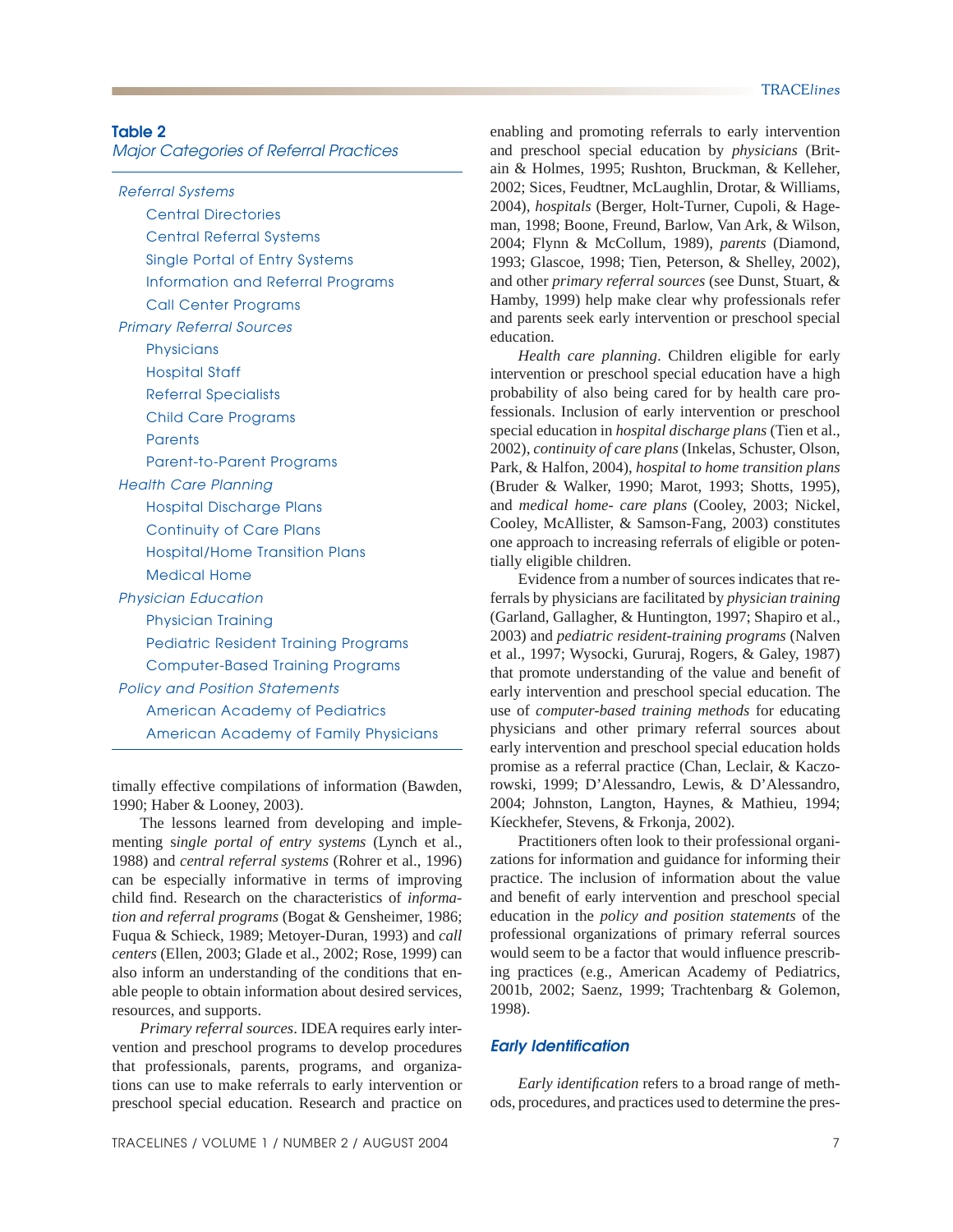ence of a condition or identified disability that results in a developmental delay or places a child at risk for a developmental delay or poor outcome. Early identification practices used by non Part C/Part B(619) Programs typically involve screening or assessment practices that specifically aim to discern the presence of a condition that establishes or places a child at risk for a delay or problem.

Table 3 shows the five categories of practices that were identified from our literature review of early identification practices. Two pertain to practices used by nonPart C and nonPart B(619) practitioners (screening practices & parent appraisals) and three pertain to practices used by Part C and Part B(619) practitioners (risk factor assessments, teaming/assessment models, and assessment scales and methods). The main focus of these practices include:

 1. developmental and behavioral screenings conducted by health care professionals that are used to identify developmental or behavioral concerns or the need for further evaluations (Halfon et al., 2004),

 2. parent appraisals of their children's behavior and development resulting in further evaluations or in seeking help regarding parent concerns (Diamond, 1993; Glascoe, 1998),

 3. the use of risk assessment indicators for identifying children who have a high probability of subsequent developmental delays (e.g., Kochanek & Buka, 1991),

 4. teaming models and practices used to gather information needed to make decisions about developmental delays (McFarland & McFarland, 2001), and

 5. the assessment tools and instruments used by early intervention and preschool special education practitioners to screen for or establish the presence of developmental delays (Taylor, 1993).

*Screening practices*. *Developmental screenings* by health care professionals (American Academy of Pediatrics, 2001a; Halfon et al., 2004; Okamoto, 2003) can be important sources of early identification information. These include both informal and formal observations and assessments made as part of *physician screenings* (Dworkin, 1993; Murphy, Arnett, Bishop, Jellinek, & Reede, 1992; Tebruegge, Nandini, & Ritchie, 2004), *nurse screenings* (Cadman et al., 1987; Curry & Duby, 1994; Romeo, 2002), and screenings by other health care professionals (Dunbar & Reed, 1999; Jones, Latkowski, Green, & Ferre, 1996).

*Parent appraisals*. *Parents' concerns* about their children's behavior and development (Diamond, 1993; Ellingson, Briggs-Gowan, Carter, & Horwitz, 2004; Glascoe, 1999) and *parents' judgments* about child functioning (Glascoe, 2002; Ireton, 1996; Squires, Bricker, Heo, & Twombly, 2001) are important sources of early

#### **Table 3**

*Major Categories of Early Identification Practices*

*Screening Practices* Developmental Screening Physician Screening Nurse Screening *Parent Appraisals* Parental Concerns Parental Judgments/Estimations Parental/Professional Congruence *Risk Assessments* Environmental Risk Factors Biological Risk Factors *Teaming/Assessment Models* **Multidisciplinary** Interdisciplinary **Transdisciplinary** Arena Assessments *Assessment Methods* Evaluation Tools Traditional Methods Nontraditional Methods Authentic Methods Functional Classification Systems

identification information. The rich database on the *congruence* between parent and professional assessments of child behavior and functioning is yet another source of information useful for early identification (Harris  $\&$ Langkamp, 1994; Suen, Logan, Neisworth, & Bagnato, 1995).

*Risk assessments*. The probability or chance that a poor or detrimental outcome may occur as a result of the presence of one or more environmental or biological factors by definition is a condition placing a person "at risk" (Dunst, 1993). Risk factors can occur or be present prenatally, perinatally, or postnatally (Juul-Dam, Townsend, & Courchesne, 2001), and can be environmental (Campbell & Ramey, 1986) or biological (King, Logsdon, & Schroeder, 1992), or a combination of both (Rojahn et al., 1993; Schroeder, 2000; Weisglas-Kuerpas, Baerts, Smrkovsky, & Sauer, 1993). Research by Sameroff (1998; Sameroff, Seifer, Barocas, Zax, & Greenspan, 1987) has shown that cumulative *environmental risk* manifested in the form of parent and family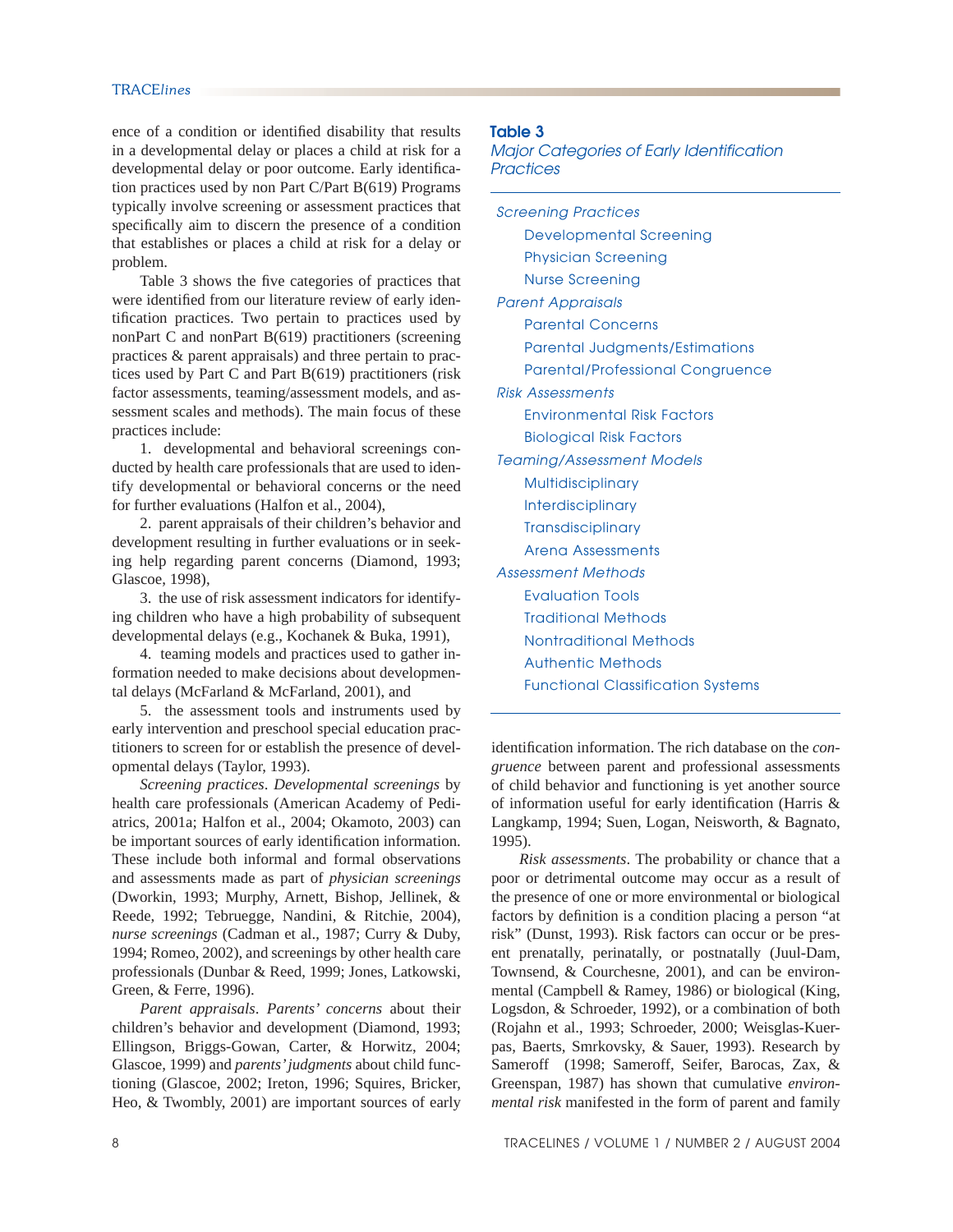factors is associated with the increased likelihood of poor child development outcomes (see also Dunst & Trivette, 1997). *Biological risk* factors associated with poor developmental outcomes include, but are not limited to, low birth weight and prematurity (e.g., Avchen, Scott, & Mason, 2001) and intraventricular hemorrhaging (Verma et al., 1997). Other biological risk factors that can potentially compromise development include low APGAR scores (Thorngren-Jerneck & Herbst, 2001), maternal smoking during pregnancy (Thapar et al., 2003), and prenatal cocaine exposure (Kilbride et al., 2000).

*Teaming and assessment models.* Both early intervention and preschool special education practitioners have used *multidisciplinary* (Lamorey & Ryan, 1998), *interdisciplinary* (Gibbs & Teti, 1990; Rossetti, 1990), and *transdisciplinary* (Bergen, 1994; Grisham-Brown, 2000) teaming models for gathering early identification information. Other teaming models include *arena assessments* (Eddey, Robey, Zumoff, & Malik, 1995), *consultative coaching* (Fair & Clay, 1999), and *play-based assessments* (Linder, 1993).

 *Assessment methods.* Research and practice on the *methods and procedures* (Appl, 2000; Blasco & LaMontagne, 2001; Bracken, 2000; McLean, Bailey, & Wolery, 1996; Neisworth & Bagnato, 2004; Pretzel & Hiemenz, 2004), *tools and instruments* (Pickstone, Hannon, & Fox, 2002; Taylor, 1993), and the *psychometric characteristics* (e.g., reliability and validity; sensitivity and specificity) of assessment scales (Adrien et al., 1992; Grunau, Whitfield, & Petric, 2000; Harris & Langkamp, 1994; Spector, 1999) used to identify infants, toddlers, and preschoolers with or at risk for delays are important sources of information for understanding the key elements of effective early identification. The different characteristics of assessment methods and tools are being examined with a focus on those procedures that can improve the early identification of children with delays or conditions associated with delays (Smith-Jones, Bagnato, Matesa, & Fevola, in press).

#### *Eligibility*

 *Eligibility* means the procedures and criteria used to determine if a child meets the definitions established by states and jurisdictions for Part C or Part B(619) program enrollment. The information obtained from early identification or other procedures (e.g., informed clinical opinion) are the sources of evidence used for making an *eligibility determination* against established state criteria. Eligibility determination is a Part C/Part B(619) program specific activity that links early identification with enrollment of children in early intervention or preschool special education.

 The three categories of eligibility determination practices identified from our review of both the published and unpublished literatures and examination of states' eligibility definitions are shown in Table 4. These include:

 1. decision-making procedures that can be used to make an eligibility determination based on assessment information and eligibility criteria (La Paro, Olsen, & Pianta, 2002; Shackelford, 2002; Suen, Lu, Neisworth, & Bagnato, 1993),

 2. the characteristics of states' eligibility criteria that promote or impede enrollment in early intervention or preschool special education (Bernheimer, Keogh, & Coots, 1993; Muller & Markowitz, 2004) , and

 3. state and local program eligibility determination policy and practice used to make decisions about enrollment in early intervention or preschool special education (Danaher, 2004; Harbin, Danaher, & Derrick, 1994; Shackelford, 2004).

*Eligibility determination*. The particular procedures that are evidence-based and that seem especially applicable for the eligibility determination of infants, toddlers, and preschoolers with conditions placing them at risk for delays or disabilities include, *informed clinical opinion*  (Bagnato, 1984; Bagnato & Neisworth, 1985; Sampers, Cooley, Cornelius, & Shook, 1996), *presumptive eligibility* (Klein, 2003; Piper, Mitchel, & Ray, 1994; Sadler, 1989), and *triage* (Barr, 1990; Cole & Mills, 1997; Jones, Lucey, & Wadland, 2000). All three involve the use of different decision-making processes for using assessment information for eligibility determination.

### **Table 4** *Major Categories of Eligibility Determination Practices*

*Eligibility Determination* Informed Clinical Opinion Presumptive Eligibility **Triage** *Eligibility Definitions* Part C Definitions Part B(619) Definitions *Eligibility Policies and Practices* State-Level Part C Policies State-Level Part B(619) Policies Program-Level Part C Practices Program-Level Part B(619) Practices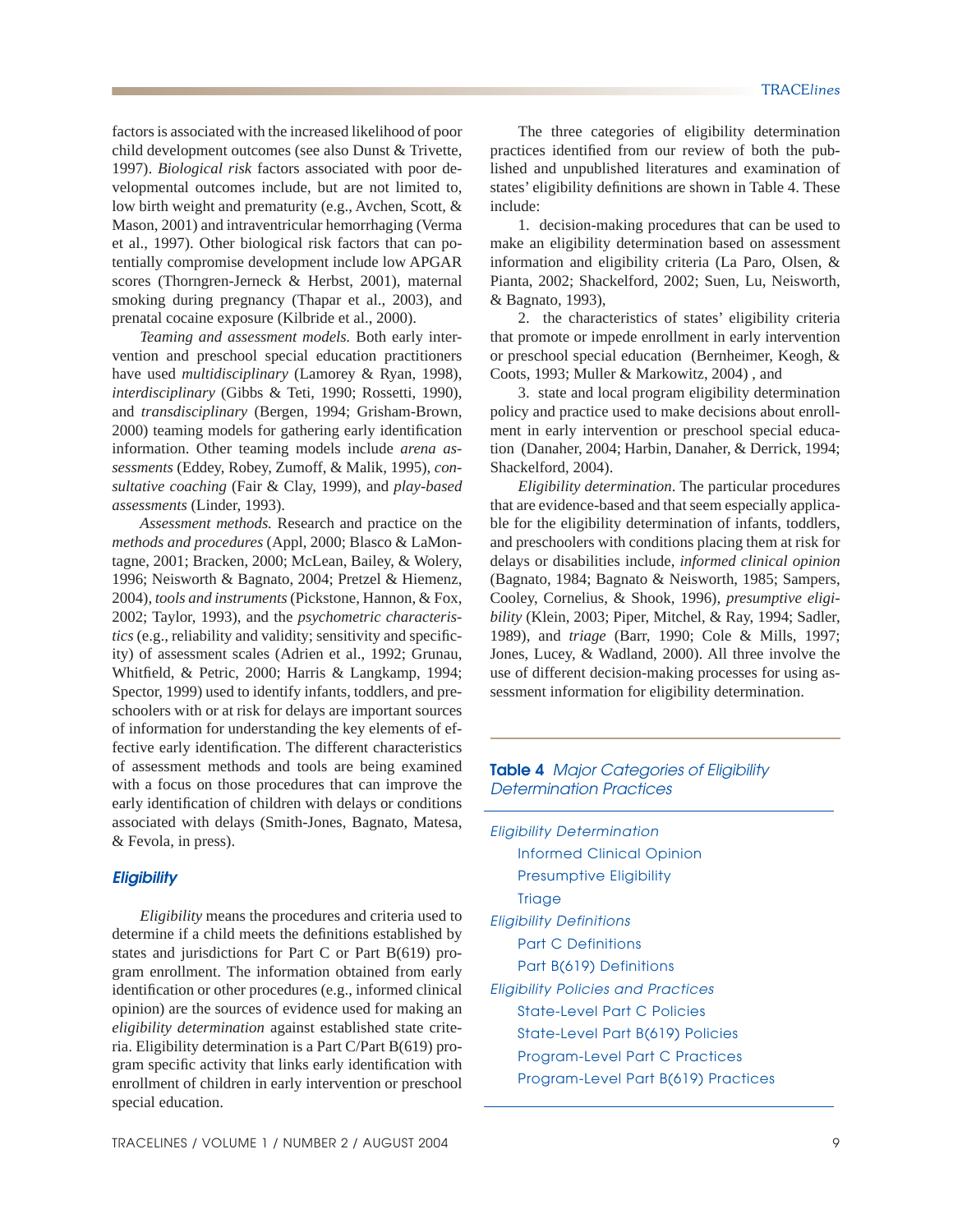*Eligibility definitions*. Sources of information about the criteria used to make an eligibility determination for enrollment in early intervention (Harbin, Gallagher, & Terry, 1991; Shonkoff & Meisels, 1991) or preschool special education (Barnett et al., 1999; Gonzalez, Ahearn, & Osher, 1994) are useful for judging the complexity or simplicity of enrollment practices. Research we have conducted indicates that how restrictive or liberal eligibility definitions are matters in terms of the percentage of children likely to be served by states (e.g., Dunst & Hamby, 2004).

*Eligibility policies and practices*. State and local program eligibility policy and practices (Danaher, 2004; Muller & Markowitz, 2004; Shackelford, 2004) provide particular lenses for understanding the processes used for eligibility determination and the study of whether different policies and practices are associated with differences in the number of children served in Part C or Part B(619) Programs. TRACE investigators are using the policy and practice characteristics to evaluate their effects on states' efforts to serve eligible children.

## **Conclusion**

 The purpose of this *Tracelines* was to propose a categorization scheme for organizing knowledge and research regarding child find, referral, early identification, and eligibility determination practices that are applicable to early intervention and preschool special education programs and practitioners. Six categories of child find, five categories of referral, five categories of early identification, and three categories of eligibility determination practices were identified from a review of relevant literatures. A tentative list of more than 70 practices were identified that either have an evidence-base or hold promise for improving child find, referral, early identification, and eligibility determination.

 The categorization scheme was developed to organize and "make sense" of existing research and practice, identify which practices among any number of options are likely to be most effective in terms of intended benefits and outcomes, and to provide structure and guidance in terms of the conduct of TRACE research. As part of "sorting out" the practices that have the strongest evidence-base and discerning which practices have the greatest possibility of improving child find, referral, early identification, and eligibility determination, we have been able to begin the process of disentangling and unpacking those aspects of particular practices that matter most in terms of producing intended effects. For example, the review and synthesis of the public awareness literature indicates that targeted messages (Kreuter, Strecher, & Glassman, 1999) that are gain-framed (Rothman, Martino, Bedell, Detweiler, & Salovey, 1999) and delivered by opinion leaders (Perse, Nathanson, & McLeod, 1996) on multiple occasions (Tellis et al., 2000) are likely to be most effective in terms of reaching and influencing intended audiences. Likewise, we know from studies that efforts to change physician prescribing practices are more effective by having multiple contacts over an extended period of time (6 to 8 months) rather than only one or two contacts (Baskerville, Hogg, & Lemelin, 2001; May, Rowett, Gilbert, McNeece, & Hurley, 1999; Soumerai, 1987).

Culling research evidence on child find, referral, early identification, and eligibility determination practices by TRACE investigators is done using an evidencebased research integration framework (Dunst, Trivette, & Cutspec, 2002) that attempts to identify the characteristics of practices that are functionally and procedurally related to different consequences and outcomes. A lesson learned reviewing research studies applicable to TRACE-related practices is that different bodies of evidence "point to" these practice features and elements that account for variations in observed effects reported in the studies constituting the focus of synthesis. The framework described in this *Tracelines* is considered a second step in bringing clarity to available evidence informing improvements in child find, referral, early identification, and eligibility determination practices. The first step was operationally defining these practices and describing the purpose and goal of each of the practices (Dunst, Trivette et al., 2004). This paper as well as its companion *Tracelines* are being used to advance our understanding of how to improve child find, referral, early identification, and eligibility determination in early intervention and preschool special education programs.

# **Acknowledgments**

 Appreciation is extended to Tharesa Owenby for typing, Teresa Imfeld for editing, and Kaki Roberts for final layout of the manuscript.

#### **References**

- Adrien, J. L., Barthelemy, C., Perrot, A., Roux, S., Lenoir, P., Hameury, L., & Sauvage, D. (1992). Validity and reliability of the infant behavioral summarized evaluation (IBSE): A rating scale for the assessment of young children with autism and developmental disorders. *Journal of Autism and Developmental Disorders, 22*, 375-394.
- American Academy of Pediatrics, Committee on Children with Disabilities. (2001a). Developmental surveillance and screening of infants and young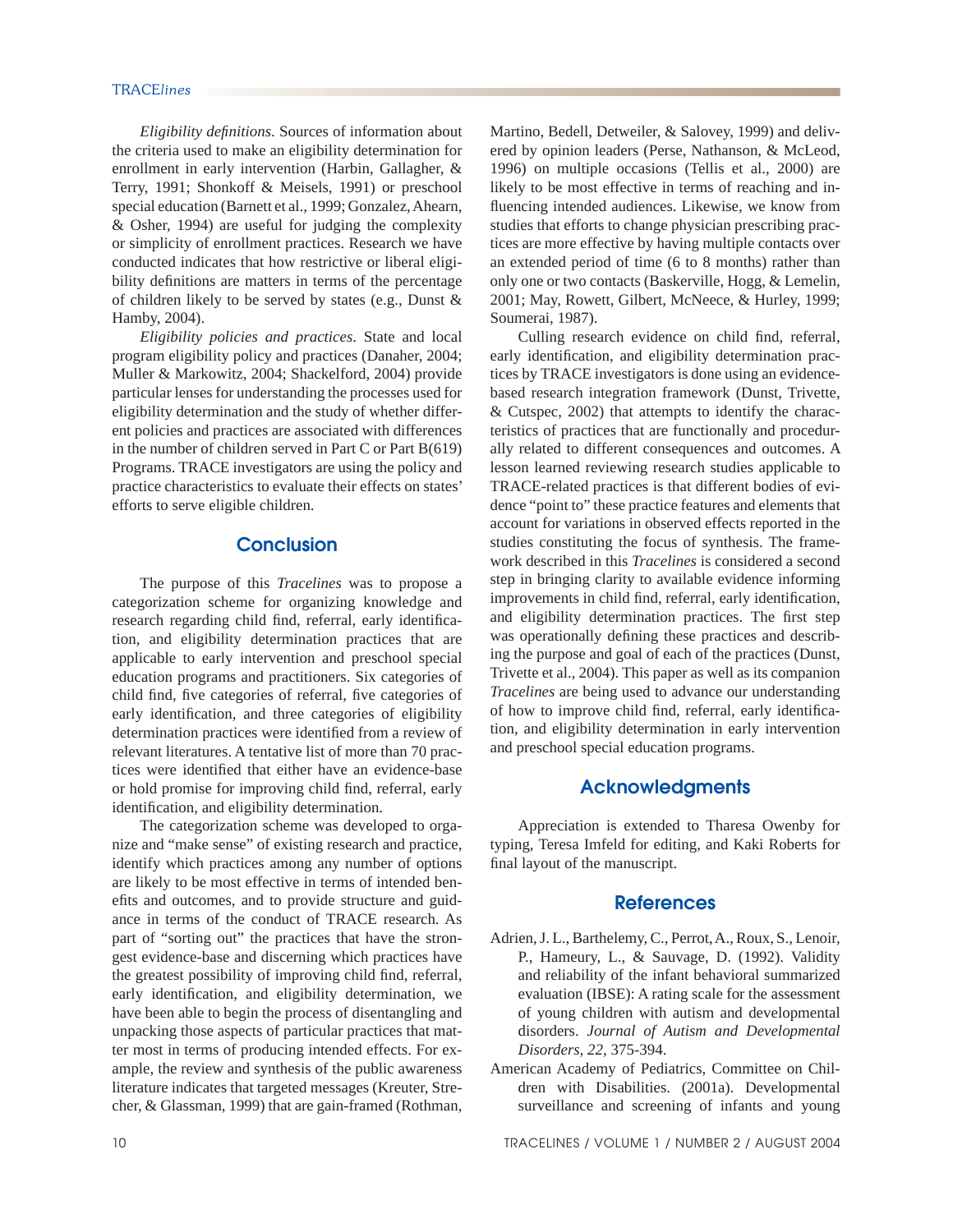children [Electronic Version]. *Pediatrics, 108*, 192- 196.

- American Academy of Pediatrics, Committee on Children with Disabilities. (2001b). Role of the pediatrician in family-centered early intervention services. *Pediatrics, 107*, 1155-1157.
- American Academy of Pediatrics, Medical Home Initiatives for Children with Special Needs Project Advisory Committee. (2002). Policy statement: The medical home. *Pediatrics, 110*, 184-186.
- Andreasen, A. R. (1995). *Marketing social change: Changing behavior to promote health, social development, and the environment*. San Francisco: Jossey-Bass.
- Appl, D. J. (2000). Clarifying the preschool assessment process: Traditional practices and alternative approaches. *Early Childhood Education Journal, 27*, 219-225.
- Atkin, C., & Schiller, L. (2002). The impact of public service advertising. In L. Schiller & T. Hoff (Eds.), *Shouting to be heard: Public service advertising in a new media age* (pp. 21-30). Retrieved February 19, 2003, from http://www.kaisernetwork.org/ health\_cast/uploaded\_fi les/BackgroundPapers.KaiserPSAs.pdf.pdf.
- Avchen, R. N., Scott, K. G., & Mason, C. A. (2001). Birth weight and school-age disabilities: A population-based study. *American Journal of Epidemiology, 154*, 895-901.
- Babbie, E. (2004). *The practice of social research*. (10th ed.). Belmont, CA: Wadsworth.
- Bagnato, S. J. (1984). Team congruence in developmental diagnosis and intervention: Comparing clinical judgment and child performance measures. *School Psychology Review, 13*, 7-16.
- Bagnato, S. J., Matesa, M., Smith-Jones, J., & Fevola, A. (in press). Foundations for using clinical judgment in early intervention. *Cornerstones, 1*(2).
- Bagnato, S. J., Matesa, M. M., Fevola, A. V., & Smith-Jones, J. (in press). Characteristics of presumptive eligibility promoting program enrollment. *Cornerstones, 1*(3).
- Bagnato, S. J., & Neisworth, J. T. (1985). Assessing young handicapped children: Clinical judgment versus developmental performance scales. *International Journal of Partial Hospitalization, 3*, 13-21.
- Barnett, D., Bell, S. H., Gilkey, C. M., Stone, C. M., Smith, J. J., & Macmann, G. M. (1999). The promise of meaningful eligibility determination: Functional intervention-based multifactored preschool evaluation. *Journal of Special Education, 33*, 112-124.
- Barr, M. A. (1990). Evaluation and triage. In W. D. Lerner & M. A. Barr (Eds.), *Handbook of hospital based*

TRACELINES / VOLUME 1 / NUMBER 2 / AUGUST 2004 11

*substance abuse treatment* (pp. 7-17). Elmsford, NY: Pergamon Press.

- Baskerville, N. B., Hogg, W., & Lemelin, J. (2001). Process evaluation of a tailored multifaceted approach to changing family physician practice patterns and improving preventive care. *Journal of Family Practice, 50*, 241-242.
- Bawden, D. (1990). *User-oriented evaluation of information systems and services*. Aldershot, England: Grower.
- Bergen, D. (1994). *Assessment methods for infants and toddlers: Transdisciplinary team approaches*. New York: Teachers College Press.
- Berger, S. P., Holt-Turner, I., Cupoli, J. M., & Hageman, J. R. (1998). Caring for the graduate from the neonatal intensive care unit: At home, in the office, and in the community. *Pediatric Clinics of North America, 45*, 701-712.
- Berman, C., Biro, P., & Fenichel, E. S. (Eds.). (1989). *Keeping track: Tracking systems for high-risk infants and young children*. Washington, DC: National Center for Clinical Infant Programs.
- Berman, C., & Melner, J. (1992). *Communicating with primary referral sources: A synthesis report*. Chapel Hill, NC: National Early Childhood Technical Assistance System (ERIC Document Reproduction Service No. ED349754).
- Bernheimer, L., Keogh, B., & Coots, J. (1993). From research to practice: Support for developmental delay as a preschool category of exceptionality. *Journal of Early Intervention, 17*, 97-106.
- Bernstein, H. K. (1993). Campaigning for early intervention. *Infant-Toddler Intervention: The Transdisciplinary Journal, 3*, 199-209.
- Blackman, J. (1992). *Warning signals: Basic criteria for tracking at-risk infants and toddlers*. Arlington, VA: Zero to Three/National Center for Clinical Infant Programs.
- Blasco, P. M., & LaMontagne, M. J. (2001). Screening and assessment. In P. M. Blasco (Ed.), *Early intervention services for infants, toddlers, and their families* (pp. 122-155). Boston: Allyn and Bacon.
- Bogat, G. A., & Gensheimer, L. K. (1986). The role of an information and referral service in the selection of child care. *Children and Youth Services Review, 8*, 243-256.
- Boone, H. A., Freund, P. J., Barlow, J. H., Van Ark, G. G., & Wilson, T. K. (2004). Community Pathways: Hospital-based services that individualize supports for families and children. *Young Exceptional Children, 7*(2), 10-19.
- Bracken, B. A. (Ed.). (2000). *The psychoeducational assessment of preschool children* (3rd ed.). Needham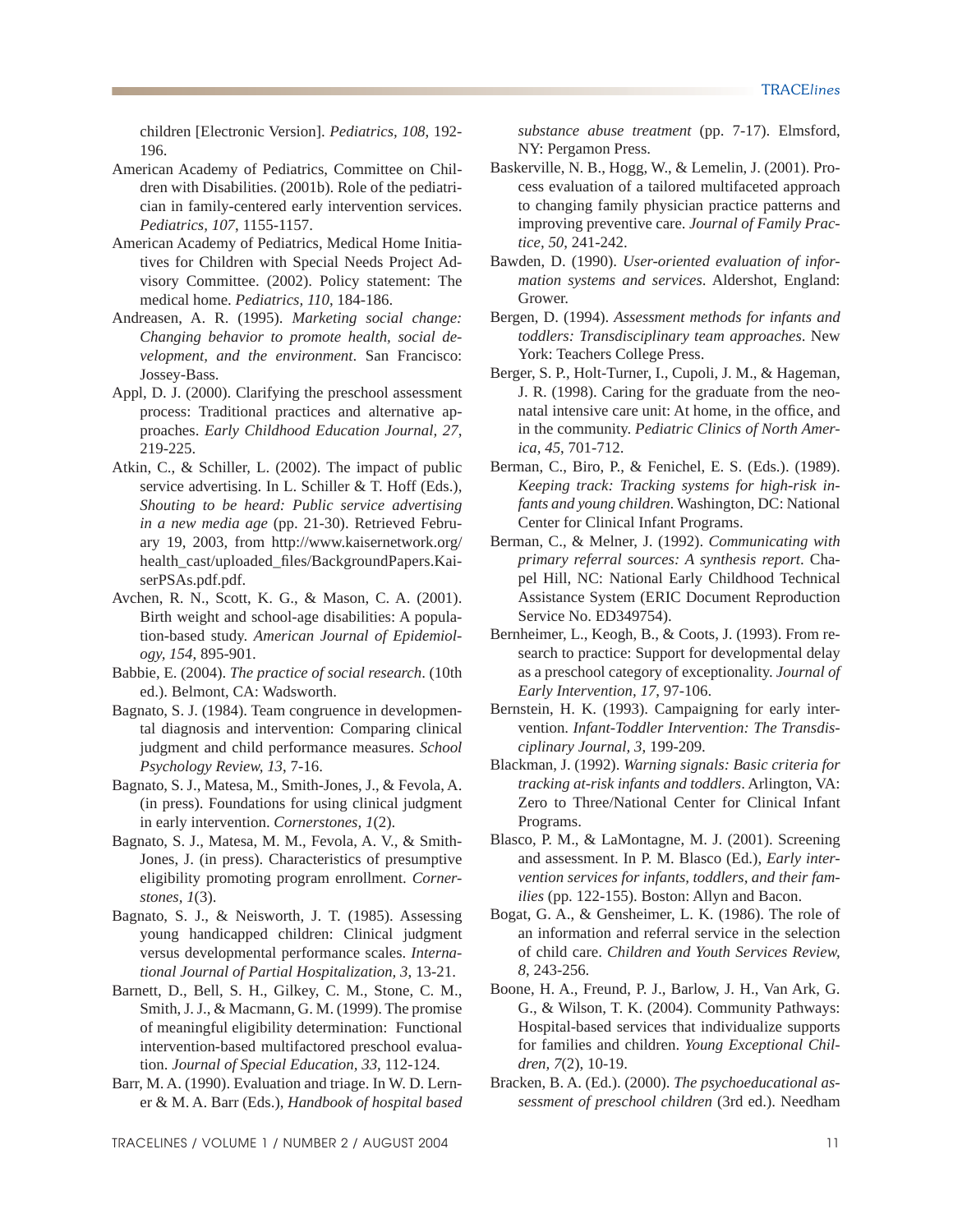Heights, MA: Allyn and Bacon.

- Britain, L. A., & Holmes, G. E. (1995). High-risk children referred to an early intervention developmental program [Electronic version]. *Clinical Pediatrics, 34*, 635-641.
- Browne, J. V., Langlois, A., Ross, E. S., & Smith-Sharp, S. (2001). Beginnings: An interim individualized family service plan for use in the intensive care nursery. *Infants and Young Children, 14*(2), 19-30.
- Bruder, M. B. (2004). The role of the physician in early intervention for children with developmental disabilities. *Connecticut Medicine, 68*, 507-514.
- Bruder, M. B., & Walker, L. (1990). Discharge planning: Hospital to home transitions for infants. *Topics in Early Childhood Education, 9*(4), 26-42.
- Buck, D. M., Cox, A. W., Shannon, P., & Hash, K. (2001). Building collaboration among physicians and other early intervention providers: Practices that work. *Infants and Young Children, 13*(4), 11-20.
- Cadman, D., Chambers, L. W., Walter, S. D., Ferguson, R., Johnston, N., & McNamee, J. (1987). Evaluation of public health preschool child developmental screening: The process and outcomes of a community program. *American Journal of Public Health, 77*, 45-51.
- Campbell, F. A., & Ramey, C. T. (1986). High risk infants: Environmental risk factors. In J. M. Berg (Ed.), *Science and service in mental retardation* (pp. 23-33). New York: Methuen.
- Chan, D. H., Leclair, K., & Kaczorowski, J. (1999). Problem-based small-group learning via the Internet among community family physicians: A randomized controlled trial. *MD Computing, 16*, 54-58.
- Chan, K. K., & Misra, S. (1990). Characteristics of the opinion leader: A new dimension [Electronic version]. *Journal of Advertising, 19*(3), 53-60.
- Coffman, J. (2002, May). *Public communication campaign evaluation: An environmental scan of challenges, criticisms, practice, and opportunities*. Cambridge, MA: Harvard Family Research Project.
- Cole, K. N., & Mills, P. E. (1997). Agreement of language intervention triage profiles. *Topics in Early Childhood Special Education, 17*, 119-130.
- Cooley, W. C. (2003). The medical home: Improving primary care for children with special needs. *Advances in Family-Centered Care, 9*(1), 4-7.
- Curry, D. M., & Duby, J. C. (1994). Developmental surveillance by pediatric nurses. *Pediatric Nursing, 20*, 40-44.
- Dahlen, M., Rasch, A., & Rosengren, S. (2003). Love at first site? A study of website advertising effectiveness [Electronic version]. *Journal of Advertising Research, 43*, 25-33.
- D'Alessandro, D. M., Lewis, T. E., & D'Alessandro, M. P. (2004). A pediatric digital storytelling system for third year medical students: The virtual pediatric patients. *BMC Medical Education, 4*, 10.
- Danaher, J. (2004, January). Eligibility policies and practices for young children under Part B of IDEA. *NECTAC Notes, 13*, 1-18.
- Davis, G. E., & Tall, D. O. (2002). What is a scheme? In D. Tall & M. Thomas (Eds.), *Intelligence, learning and understanding: A tribute to Richard Skemp* (pp. 141-160). Flaxton, Queensland: Post Pressed.
- Diamond, K. E. (1993). The role of parents' observations and concerns in screening for developmental delays in young children. *Topics in Early Childhood Special Education, 13*, 68-81.
- Dunbar, S. B., & Reed, C. N. (1999). A developmental screening program in primary health care: Meeting the challenges of children in low-income families. *Infant-Toddler Intervention: The Transdisciplinary Journal, 9*, 195-202.
- Dunst, C. J. (1993). Implications of risk and opportunity factors for assessment and intervention practices. *Topics in Early Childhood Special Education, 13*, 143-153.
- Dunst, C. J., Bagnato, S. J., Gorman, E., & Trivette, C. M. (2004). Sources of information about eligibility determination definitions and practices. Milemark*ers, 1*(4). Available from http://www.tracecenter. info/products.php.
- Dunst, C. J., Fromewick, J., & Lucas, S. M. (2004). Sources of information on risk registry child find practices. *Milemarkers, 1*(2). Available from http:// www.tracecenter.info/products.php.
- Dunst, C. J., & Hamby, D. W. (2004). States' Part C eligibility definitions account for differences in the percentage of children participating in early intervention programs. *Snapshots, 1*(4). Available from http://www.tracecenter.info/products.php.
- Dunst, C. J., Lucas, S. M., & Click, F. (2004). Sources of information about public awareness practices. *Milemarkers, 1*(1), 1-5. Available from http://www. tracecenter.info/products.php.
- Dunst, C. J., Stuart, M. N., & Hamby, D. W. (1999). Referral sources and recruitment strategies in Pennsylvania Part C early intervention programs: Survey methods and findings. Pennsylvania Early Interven*tion Report*, No. 5.
- Dunst, C. J., & Trivette, C. M. (1997). Early intervention with young at-risk children and their families. In R. Ammerman & M. Hersen (Eds.), *Handbook of prevention and treatment with children and adolescents: Intervention in the real world* (pp. 157-180). New York: Wiley.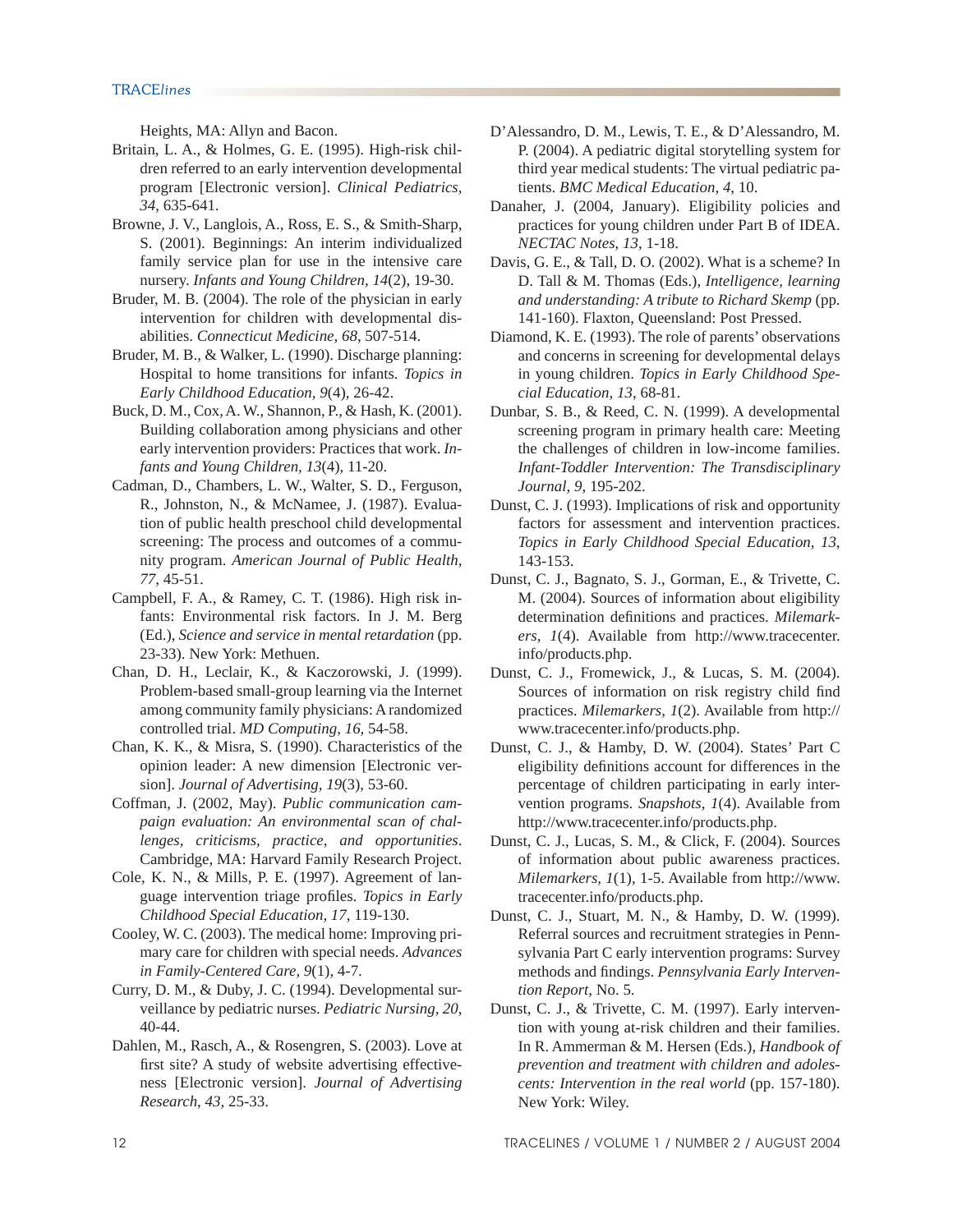- Dunst, C. J., Trivette, C. M., Appl, D. J., & Bagnato, S. J. (2004). Framework for investigating child find, referral, early identification, and eligibility determination practices. *Tracelines, 1*(1). Available from http://www.tracecenter.info/products.php.
- Dunst, C. J., Trivette, C. M., & Cutspec, P. A. (2002). Toward an operational definition of evidence-based practices. *Centerscope, 1*(1), 1-10. Available from http://www.evidencebasedpractices.org/centerscope/centerscopevol1no1.pdf.
- Duprey, J. (2002). Hidden treasure in the Linnean Hierarchy. *Biology and Philosophy, 17*, 423-433.
- Dworkin, P. H. (1993). Detection of behavioral, developmental, and psychosocial problems in pediatric primary care practice. *Current Opinion in Pediatrics, 5*, 531-536.
- Early Intervention Program for Infants and Toddlers with Disabilities, 34 C.F.R. § 303 (2002).
- Eddey, G. E., Robey, K. L., Zumoff, P., & Malik, Z. Q. (1995). Multidisciplinary screening in an arena setting for developmental delay in children from birth to six years of age. *Infant-Toddler Intervention: The Transdisciplinary Journal, 5*, 233-241.
- Ellen, D. (2003). Telecentres and the provision of community based access to electronic information in everyday life in the UK. *Information Research, 8*(2), Paper no. 146. Retrieved June 22, 2004 from http:// informationr.net/ir/8-2/paper146.html.
- Ellingson, K. D., Briggs-Gowan, M. J., Carter, A. S., & Horwitz, S. M. (2004). Parent identification of early emerging child behavior problems: Predictors of sharing parental concern with health providers. *Archives of Pediatrics and Adolescent Medicine, 158*, 766-772.
- Epps, S., & Kroeker, R. (1995). Physician early intervention referral as a function of child age and level of developmental delay. *Mental Retardation, 33*, 104- 110.
- Eysenbach, G., & Kohler, C. (2002). How do consumers search for and appraise health information on the world wide web? Qualitative study using focus groups, usability tests, and in-depth interviews [Electronic version]. *British Medical Journal, 324*, 573-577.
- Fair, E. G., & Clay, C. (1999). *Project Coach Outreach: Transdisciplinary consultation/coaching training for building infant/toddler teams and linking to promote services in natural environments. Final Report*. Hattiesburg: University of Southern Mississippi, University Affiliated Program for Persons with Developmental Disabilities (ERIC Document Reproduction Service No. ED439575).

Farel, A. M., Meyer, R. E., Hicken, M., & Edmonds, L.

(2003). Registry to referral: A promising means for identifying and referring infants and toddlers for early intervention services. *Infants and Young Children, 16*(2), 99-105.

- Feil, E. G., Severson, H. H., & Walker, H. M. (1998). Screening for emotional and behavioral delays: The Early Screening Project. *Journal of Early Intervention, 21*, 252-266.
- Flynn, L. L., & McCollum, J. (1989). Support systems: Strategies and implications for hospitalized newborns and families. *Journal of Early Intervention, 13*, 173-182.
- Fugate, D. L., & Fugate, J. M. (1995). Helping parents of young children with disabilities become consumers of early intervention: A marketing approach. *Infants and Young Children, 8*(2), 71-80.
- Fugate, D. L., & Fugate, J. M. (1996). Putting the marketing plan to work: Practical suggestions for early intervention programs. *Infants and Young Children, 8*(4), 70-79.
- Fuqua, R. W., & Schieck, R. (1989). Child care resource and referral programs and parents' search for quality child care. *Early Childhood Research Quarterly, 4*, 357-365.
- Garland, C. W., Gallagher, F. G., & Huntington, L. (1997). Caring for infants and todders with disabilities: A curriculum for training physicians in early intervention. *Infants and Young Children, 9*(4), 43- 57.
- Gibbs, E. D., & Teti, D. M. (1990). *Interdisciplinary assessment of infants: A guide for early intervention professionals*. Baltimore`: Brooks.
- Glade, G. B., Forrest, C. B., Starfield, B., Baker, A. E., Bocian, A. B., & Wasserman, R. C. (2002). Specialty referrals made during telephone conversations with parents: A study from the pediatric research in office settings network. *Ambulatory Pediatrics, 2*, 93-98.
- Glascoe, F. P. (1991). Developmental screening: Rationale, methods, and application. *Infants and Young Children, 4*(1), 1-10.
- Glascoe, F. P. (1998). The value of 'parents' evaluations of developmental status in detecting and addressing children's developmental and behavioral problems. *Diagnostique, 23*, 185-203.
- Glascoe, F. P. (1999). Using parents' concerns to detect and address developmental and behavioral problems. *Journal of the Society of Pediatric Nurses, 4*, 24-35.
- Glascoe, F. P. (2002). *Collaborating with parents: Using parents' evaluation of developmental status to detect and address developmental and behavioral problems*. Nashville, TN: Ellsworth and Vandermeer.
- Gonzalez, P. A., Ahearn, E. M., & Osher, T. W. (1994,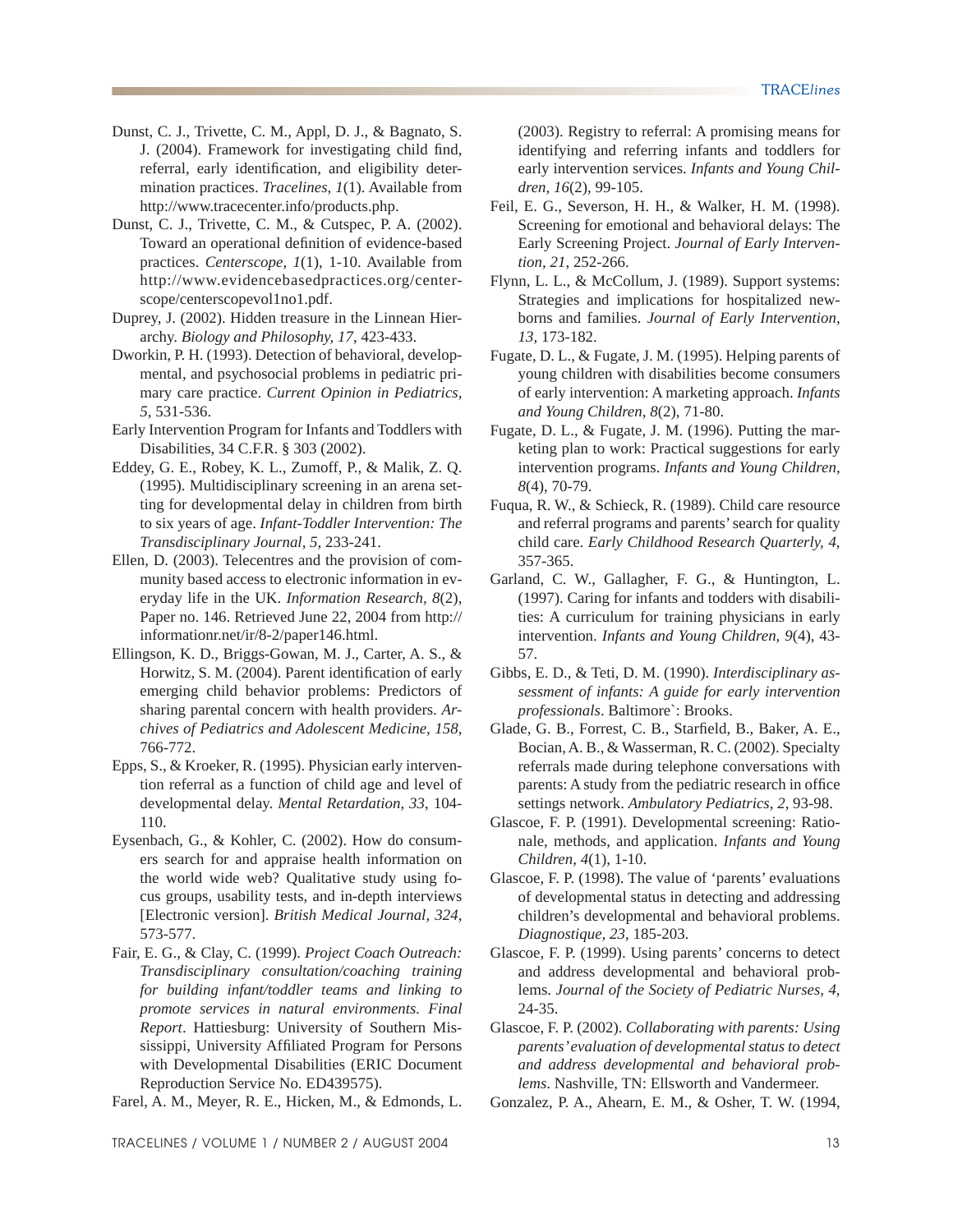June). *Eligibility determination in special education: A review of state regulations pertaining to protection in evaluation*. Alexandria, VA: U.S. Department of Education, Office of Special Education Programs.

- Goodnow, J. J. (1988). Parents' ideas, actions, and feelings: Models and methods from developmental and social psychology. *Child Development, 59*, 286- 320.
- Gordon, B. N., & Jens, K. G. (1988). A conceptual model for tracking high-risk infants and making early service decisions. *Journal of Developmental and Behavioral Pediatrics, 9*, 279-286.
- Grisham-Brown, J. (2000). Transdisciplinary activitybased assessment for young children with multiple disabilities: A program planning approach. *Young Exceptional Children, 3*(2), 3-10.
- Grunau, R. E., Whitfield, M. F., & Petric, J. (2000). Predicting IQ of biologically "at risk" children from age 3 to school entry: Sensitivity and specificity of the Stanford-Binet Intelligence Scale IV. *Journal of Developmental and Behavioral Pediatrics, 21*, 401- 407.
- Guenther, R. S. (1996). Automating the Library of Congress classification scheme: Implementation of the USMARC format for classification data. *Cataloging and Classifi cation Quarterly, 21*(3/4), 177-203.
- Haber, D., & Looney, C. (2003). Health promotion directory: Development, distribution, and utilization. *Health Promotion Practice, 4*, 72-77.
- Halfon, N., Regelado, M., Sareen, H., Inkelas, M., Reuland, C. H. P., Glascoe, F. P., & Olson, L. M. (2004). Assessing development in the pediatric office [Electronic version]. *Pediatrics, 113*, 1926-1933.
- Harbin, G., Danaher, J., & Derrick, T. (1994). Comparison of eligibility policies for infant/toddler programs and preschool special education programs. *Topics in Early Childhood Special Education, 14*, 455-471.
- Harbin, G., Gallagher, J. J., & Terry, D. V. (1991). Defining the eligible population: Policy issues and challenges. *Journal of Early Intervention, 15*, 13-20.
- Harris, S. R., & Langkamp, D. L. (1994). Predictive value of the Bayley mental scale in the early detection of cognitive delays in high-risk infants. *Journal of Perinatology, 14*, 275-279.
- Individuals with Disabilities Education Act [IDEA] Amendments, 20 U.S.C. § 1400 *et seq*. (1997).
- Inkelas, M., Schuster, M. A., Olson, L. M., Park, C. H., & Halfon, N. (2004). Continuity of primary care clinician in early childhood. *Pediatrics, 113*(6 Suppl.), 1917-1925.
- Ireton, H. (1996). The Child Development Review: Monitoring children's development using parents'

and pediatricians' observations. *Infants and Young Children, 9*, 42-52.

- Jacobson, L. (1997). Awareness campaign puts spotlight on importance of ages 0-3. *Education Week, 16*(30), 6-10.
- Johnston, M. E., Langton, K. B., Haynes, R. B., & Mathieu, A. (1994). Effects of computer-based clinical decision support systems on clinician performance and patient outcome: A critical appraisal of research. *Annals of Internal Medicine, 120*, 135-142.
- Jones, E., Lucey, C., & Wadland, L. (2000). Triage: A waiting list initiative in a child mental health service. *Psychiatric Bulletin, 24*, 57-59.
- Jones, R. N., Latkowski, M. E., Green, D. M., & Ferre, R. C. (1996). Psychosocial assessment in the general pediatric population: A multiple-gated screening and identification procedure. *Journal of Pediatric Health Care, 10*, 10-16.
- Juul-Dam, N., Townsend, J., & Courchesne, E. (2001). Prenatal, perinatal, and neonatal factors in autism, pervasive developmental disorder-not otherwise specified, and the general population [Electronic version]. *Pediatrics, 107*(4), e63.
- Kanouse, D. E., Kallich, J. D., & Kahan, J. P. (1995). Dissemination of effectiveness and outcomes research. *Health Policy, 34*, 167-192.
- Kaplan-Sanoff, M., & Nigro, J. (1988). The educator in a medical setting: Lessons learned from collaboration. *Infants and Young Children, 1*(2), 1-10.
- Kíeckhefer, G. M., Stevens, A., & Frkonja, J. (2002). Teaching pediatric health assessment: Using Internet capabilities. *Journal of Pediatric Health Care, 16*, 180-186.
- Kilbride, H., Castor, C., Hoffman, E., & Fuger, K. L. (2000). Thirty-six month outcome of prenatal cocaine exposure for term and near-term infants: Impact of early case management. *Journal of Developmental and Behavioral Pediatrics, 21*, 19-26.
- King, E. H., Logsdon, D. A., & Schroeder, S. R. (1992). Risk factors for developmental delay among infants and toddlers. *Child Health Care, 21*, 39-52.
- Klein, R. (2003). Presumptive eligibility. *Future of Children, 13*, 230-237.
- Kochanek, T. T., & Buka, S. L. (1991). Using biologic and ecologic factors to identify vulnerable infants and toddlers. *Infants and Young Children, 4*(1), 11- 25.
- Krehbiel, R., Munsick-Bruno, G., & Lowe, J. R. (1991). NICU infants born at developmental risk and the individualized family service plan/process (IFSP). *Children's Health Care, 20*, 26-33.
- Kreuter, M. W., Strecher, V. J., & Glassman, B. (1999). One size does not fit all: The case for tailoring print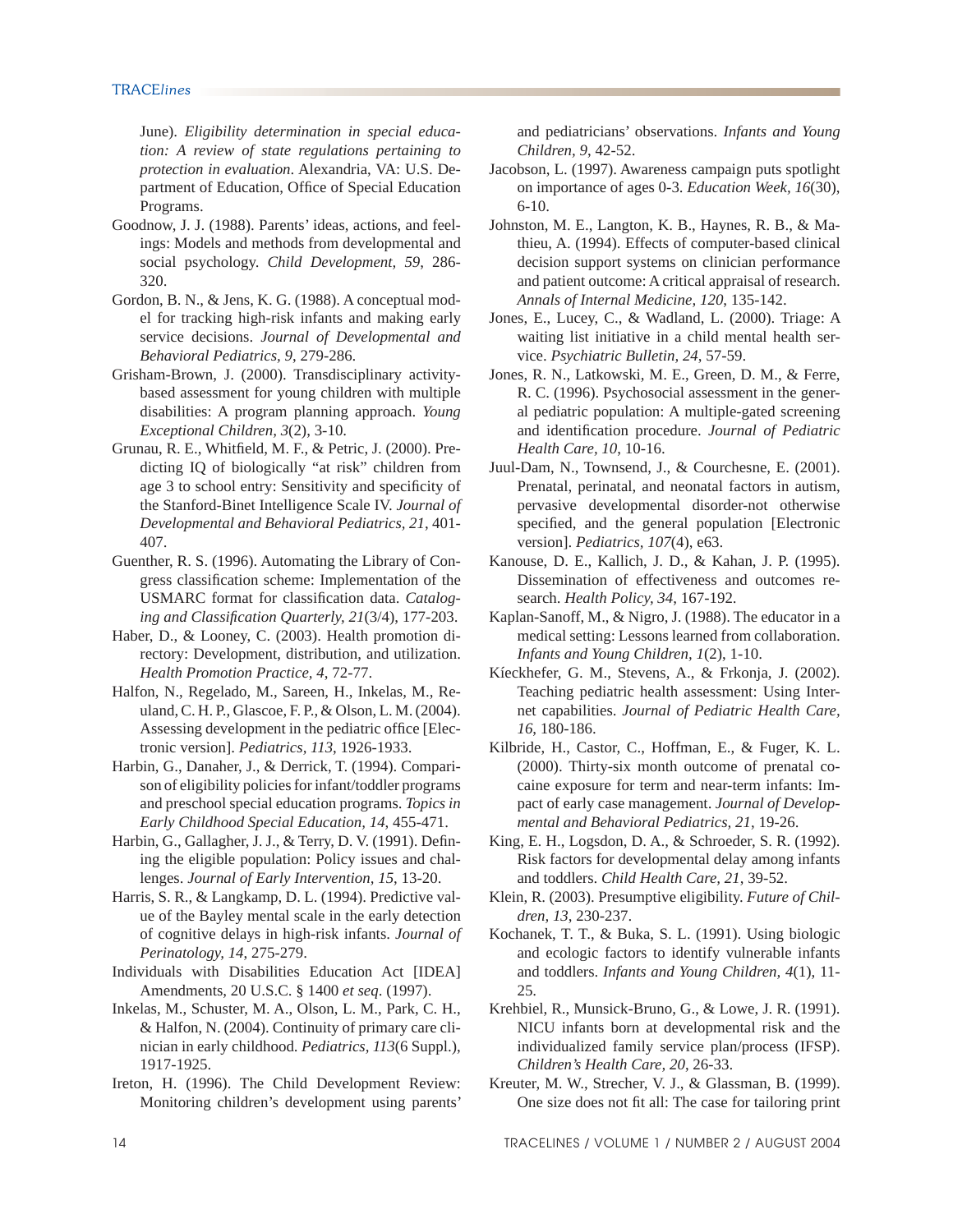materials. *Annals of Behavioral Medicine, 21*, 276- 283.

- Kunst, H., Groot, D., Latthe, P. M., Latthe, M., & Khan, S. K. (2002). Accuracy of information on apparently credible websites: Survey of five common health topics. *British Medical Journal, 324*, 581-582.
- La Paro, K. M., Olsen, K., & Pianta, R. C. (2002). Special education eligibility: Developmental precursors over the first three years of life. *Exceptional Children, 69*, 55-66.
- Lamorey, S., & Ryan, S. (1998). From contention to implementation: A comparison of team practices and recommended practices across service delivery models. *Infant-Toddler Intervention: The Transdisciplinary Journal, 8*, 309-331.
- Landy, S., Peters, R. D., Arnold, R., Allen, A. B., Brookes, F., & Jewell, S. (1998). Evaluation of "Staying on Track": An early identification, tracking, and referral system. *Infant Mental Health Journal, 19*, 34- 58.
- Lawrence, S. F. (2003). Analysis report project: Audience, e-writing, and information design. *Business Communication Quarterly, 66*(1), 47-60.
- Lee, A. Y., & Aaker, J. L. (2004). Bringing the frame into focus: The influence of regulatory fit on processing fluency and persuasion. *Journal of Personality and Social Psychology, 86*, 205-218.
- Linder, T. W. (1993). *Transdisciplinary play-based assessment: A functional approach to working with young children*. (Rev. ed.). Baltimore: Brookes.
- Linkenbach, J. W., Perkins, H. W., & DeJong, W. (2003). Parents' perceptions of parenting norms: Using the social norms approach to reinforce effective parenting. In H. W. Perkins (Ed.), *The social norms approach to preventing school and college age substance abuse* (pp. 247-258). San Francisco: Jossey-Bass.
- Lynch, E. C., Mercury, M. G., DiCola, J. M., & Widley, R. (1988). The function of a central referral system in interagency identification, eligibility, and service delivery: A case study. *Topics in Early Childhood Special Education, 8*(3), 86-97.
- Maibach, E., & Parrott, R. L. (Eds.). (1995). *Designing health messages: Approaches from communication theory and public health practice*. Thousand Oakes, CA: Sage.
- Marot, F. J. (1993). A bridge from hospital to home: The role of the community liaison neonatal nurse. *Professional Nurse, 8*, 469-472.
- May, F. W., Rowett, D. S., Gilbert, A. L., McNeece, J. I., & Hurley, E. (1999). Outcomes of an educationaloutreach service for community medical practitioners: Non-steroidal anti-inflammatory drugs. Medi-

*cal Journal of Australia, 170*, 471-474.

- McFarland, M., & McFarland, T. (2001). Collaborative team assessment: Seeing more with a little help from your friends. *Zero to Three, 21*, 42-50.
- McLean, M. (1996). Child find, tracking, and screening. In M. McLean, D. B. Bailey, Jr., & M. Wolery (Eds.), *Assessing infants and preschoolers with special needs* (2nd ed., pp. 96-122). Englewood Cliffs, NJ: Merrill.
- McLean, M., Bailey, D. B., Jr., & Wolery, M. (Eds.). (1996). *Assessing infants and preschoolers with special needs* (2nd ed.). Englewood Cliffs, NJ: Merrill.
- Metoyer-Duran, C. (1993). The information and referral process in culturally diverse communities [Electronic version]. *Reference Quarterly, 32*, 359-371.
- Miller, M., Mutton, C., & Williams, B. F. (1993). Collaborative experiences for NICU and early childhood education personnel. *Neonatal Network, 12*(7), 37- 42.
- Mitchell, W., & Sloper, P. (2002). Information that informs rather than alienates families with disabled children: Developing a model of good practice. *Health and Social Care in the Community, 10*, 74- 81.
- Miyamoto, C. (n.d.). *Six steps to effective PSAs*. Retrieved February 19, 2003, from http://www.geocities.com/WallStreet/8925/writepsa.htm.
- Muller, E., & Markowitz, J. (2004, February). *Disability categories: State terminology, definitions and eligibility criteria*. Washington, DC: National Association of State Directors of Special Education, Incorporated. Retrieved September 24, 2004, from http://www.nasdse.org/FORUM/PDF%20files/disability\_categories.pdf.
- Murphy, J. M., Arnett, H. L., Bishop, S. J., Jellinek, M. S., & Reede, J. Y. (1992). Screening for psychosocial dysfunction in pediatric practice. *Clinical Pediatrics, 31*, 660-667.
- Nalven, L. M., Hofkosh, D., Feldman, H., & Kelleher, K. (1997). Teaching pediatric residents about early intervention and special education. *Journal of Developmental and Behavioral Pediatrics, 18*, 371-376.
- Neisworth, J. T., & Bagnato, S. J. (2004). The mismeasure of young children: The authentic assessment alternative. *Infants and Young Children, 17*, 198-212.
- Nickel, R. E., Cooley, W. C., McAllister, J. W., & Samson-Fang, L. (2003). Building medical homes for children with special health care needs. *Infants and Young Children, 16*, 331-341.
- O'Brien, M. A. T., Oxman, A. D., Davis, D. A., Haynes, R. B., Freemantle, N., & Harvey, E. L. (2001). Influence of educational outreach visits on behavioral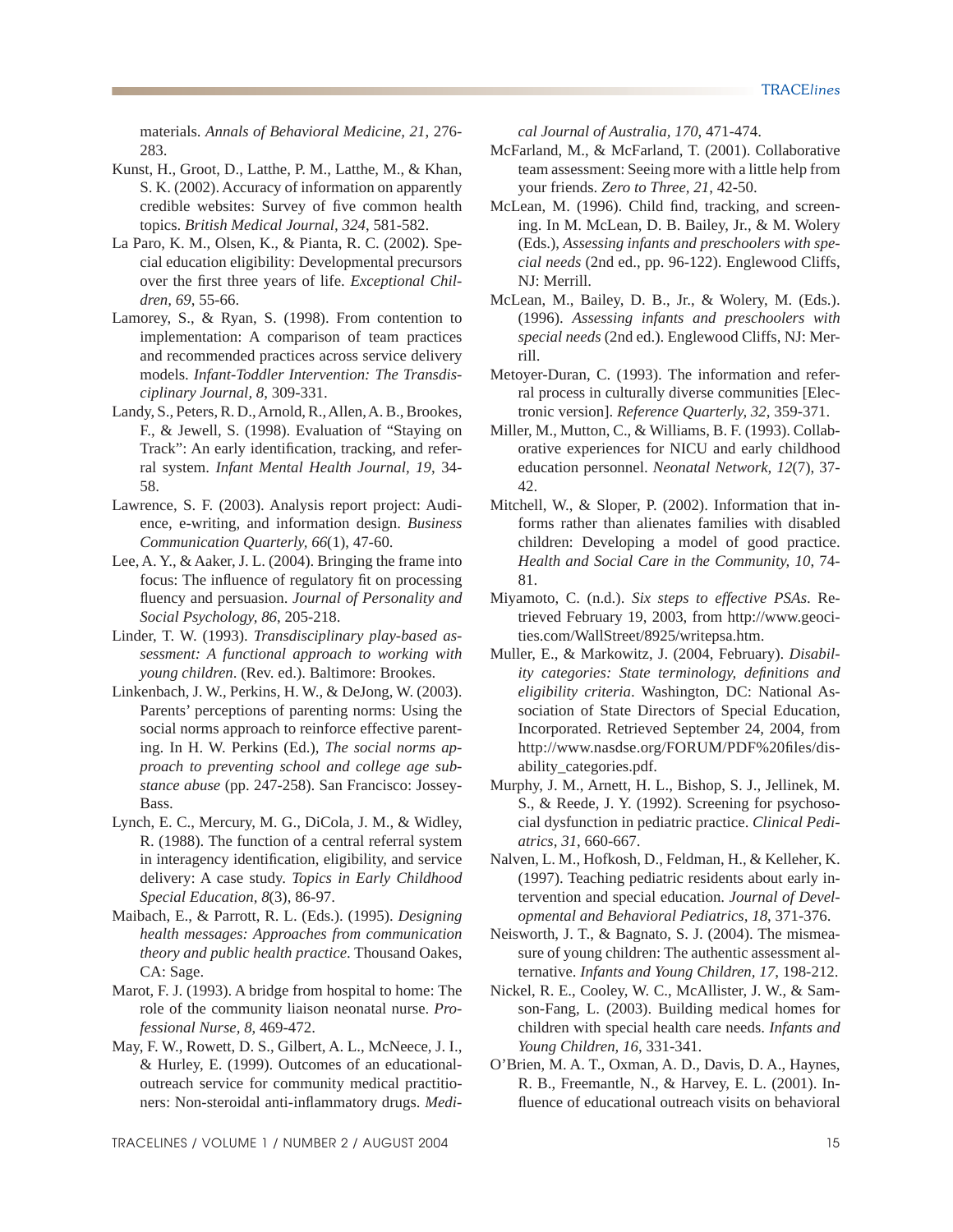change in health professionals (Cochrane Review). *Cochrane Library, Issue 4. Oxford: Update Software*.

- O'Donnell, J., & Giovannoni, J. M. (2000). Consumer perceptions of outreach and marketing strategies for family resource centers. *Journal of Community Practice, 8*(2), 71-89.
- Oehler, J. M., Goldstein, R. F., Carlett, A., Boshkort, M., & Brazy, J. E. (1993). How to target infants at highest risk for developmental delay. *Maternal-Child Nursing Journal, 18*, 20-23.
- Okamoto, J. K. (2003). Developmental screening of infants, toddlers and preschoolers. In J. K. Yamamato, A. S. Inaba, J. K. Okamoto, M. F. Patrinos, & V. K. Yamashiroya (Eds.), *Case based pediatrics for medical students and residents*. Honolulu, HI: University of Hawaii, John A. Burns School of Medicine, Department of Pediatrics. Retreived January 20, 2005, from http://www.hawaii.edu/medicine/pediatrics/pedtext/s01c03.html.
- Paul, C. L., & Redman, S. (1997). A review of the effectiveness of print material in changing health-related knowledge, attitudes and behaviour. *Health Promotion Journal of Australia, 7*, 91-99.
- Paul, C. L., Redman, S., & Sanson-Fisher, R. W. (1997). The development of a checklist of content and design characteristics in printed health education materials. *Health Promotion Journal of Australia, 7*, 153-159.
- Perse, E. M., Nathanson, A. I., & McLeod, D. M. (1996). Effects of spokesperson sex, public service announcement appeal, and involvement on evaluations of safe-sex PSAs. *Health Communication, 8*, 171-189.
- Pickstone, C., Hannon, P., & Fox, L. (2002). Surveying and screening preschool language development in community-focused intervention programmes: A review of instruments. *Child: Care, Health and Development, 28*, 251-264.
- Piper, J. M., Mitchel, E. F., Jr., & Ray, W. A. (1994). Presumptive eligibility for pregnant Medicaid enrollees: Its effects on prenatal care and perinatal outcome [Electronic version]. *American Journal of Public Health, 84*, 1626-30.
- Pretzel, R. E., & Hiemenz, J. (2004). Assessment of young children: Standards, stages, and approaches. In S. R. Hooper & W. Umansky (Eds.), *Young children with special needs* (Fourth ed., pp. 120-147). Upper Saddle River, NJ: Pearson Prentice Hall.
- Reddihough, D. S., Tinworth, S., Moore, T. G., & Ihsen, E. (1996). Early intervention: Professional views and referral practices of Australian paediatricians. *Journal of Paediatrics and Child Health, 32*, 246-

250.

- Reisinger, J. J., & Lavigne, J. V. (1980). An early intervention model for pediatric settings. *Professional Psychology: Research and Practice, 11*, 582-590.
- Rice, R. E., & Atkin, C. K. (Eds.). (2001). *Public communication campaigns* (3rd ed.). Beverly Hills, CA: Sage.
- Robinson, C. C., & Rosenberg, S. A. (2004). Child welfare referrals to Part C. *Journal of Early Intervention, 26*, 284-291.
- Rohrer, J. E., Vaughan, M. S., Cadoret, R. J., Carswell, C., Patterson, A., & Zwick, J. (1996). Effect of centralized intake on outcomes of substance abuse treatment. *Psychiatric Services, 47*, 1233-1238.
- Rojahn, J., Aman, M. G., Marshburn, E., Moeschberger, M. L., King, E. H., Logsdon, D. A., & Schroeder, S. R. (1993). Biological and environmental risk for poor developmental outcome of young children. *American Journal on Mental Retardation, 97*, 702- 708.
- Romeo, S. (2002). To know what is before you: Developmental screening in children. *Advance for Nurse Practitioners, 10*(2), 55-58.
- Rose, V. L. (1999). AAP report discusses success factors for pediatric call centers. *American Family Physician, 60*, 1242, 1245.
- Rossetti, L. M. (1990). *Infant-toddler assessment: An interdisciplinary approach*. Boston: College Hill Press.
- Rothman, A. J., Martino, S. C., Bedell, B. T., Detweiler, J. B., & Salovey, P. (1999). The systematic influence of gain- and loss-framed messages on interest in and use of different types of health behavior. *Personality and Social Psychology Bulletin, 25*, 1355-1369.
- Rushton, J., Bruckman, D., & Kelleher, K. (2002). Primary care referral of children with psychosocial problems [Electronic version]. *Archives of Pediatrics and Adolescent Medicine, 156*, 592-598.
- Sadler, D. K. (1989). Presumptive eligibility: Early access to prenatal care [Electronic version]. *Journal of the Tennessee Medical Association, 82*(2), 88-9.
- Saenz, R. B. (1999). Primary care of infants and young children with Down syndrome. *American Family Physician, 59*, 381-390, 392, 395-396.
- Sameroff, A. J. (1998). Environmental risk factors in infancy. *Pediatrics, 102*(5 Suppl E), 1287-1292.
- Sameroff, A. J., Seifer, R., Barocas, R., Zax, M., & Greenspan, S. (1987). Intelligence quotient scores of 4-year-old children: Social-environmental risk factors. *Pediatrics, 79*, 343-350.
- Sampers, J., Cooley, G., Cornelius, K., & Shook, L. (1996). Utilizing clinical judgment in the early identification of premature infants with motor dif-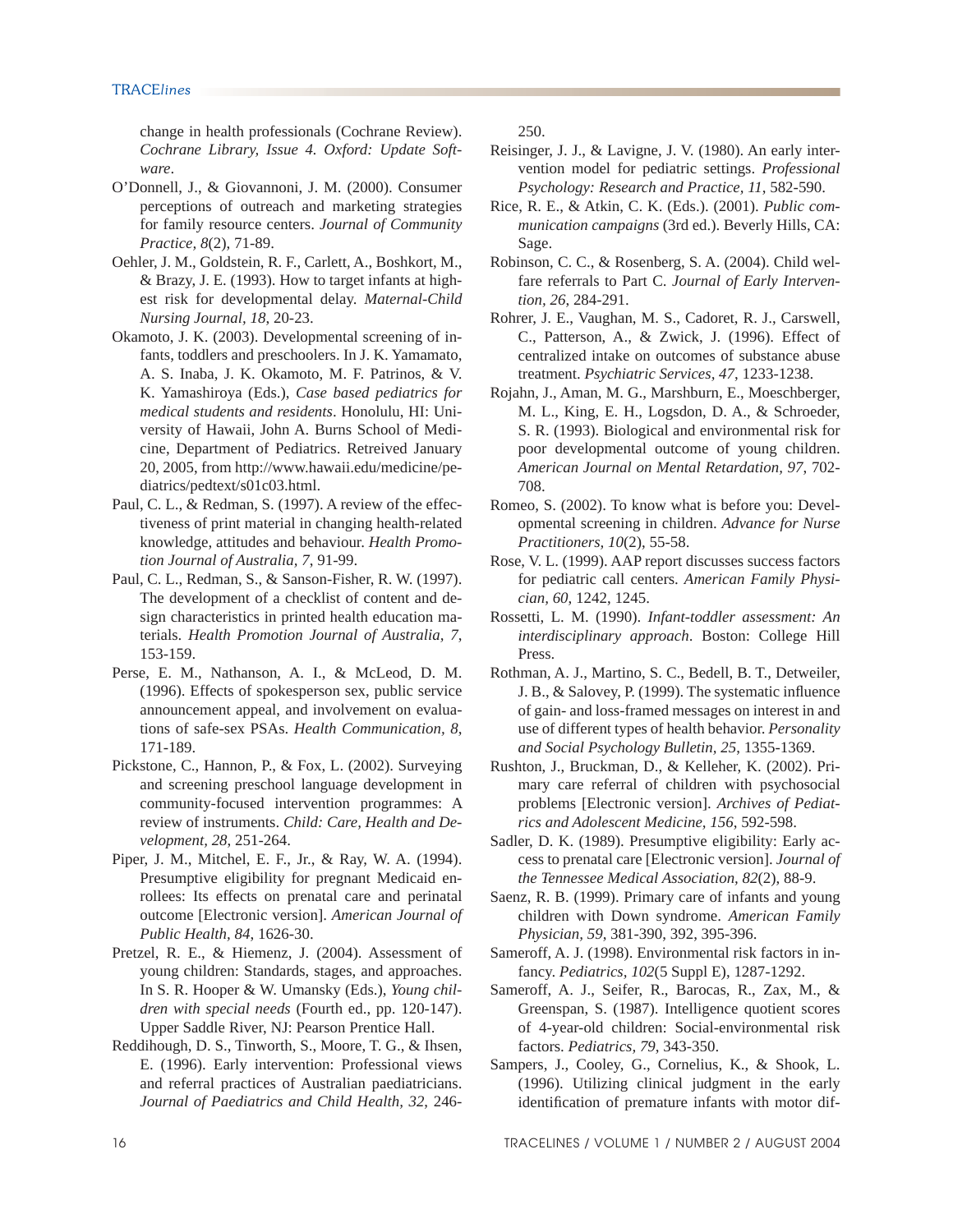ficulties. *Infant-Toddler Intervention: The Transdisciplinary Journal, 6*, 117-124.

- Schroeder, S. R. (2000). Mental retardation and developmental disabilities influenced by environmental neurotoxic insults. *Environmental Health Perspectives Supplements, 108*(S3), 395-399.
- Sever, L. E. (2004, June). *Guidelines for conducting birth defects surveillance*. Atlanta, GA: National Birth Defects Prevention Network.
- Shackelford, J. (2002, May). Informed clinical opinion. *NECTAC Notes*(No. 10), Chapel Hill: National Early Childhood Technical Assistance Center, The University of North Carolina.
- Shackelford, J. (2004, September). State and jurisdictional eligibility definitions for infants and toddlers with disabilities under IDEA. *NECTAC Notes*(16), 1-15. Retrieved December 1, 2004, from http:// www.nectac.org/~pdfs/pubs/nnotes16.pdf.
- Shapiro, B., Derrington, T., & Smith, B. (2003). Educating the health community: Selling early intervention to primary care physicians. *California Journal of Health Promotion, 1*, 105-124.
- Shonkoff, J. P., & Meisels, S. J. (1991). Defining eligibility for services under PL 99-457. *Journal of Early Intervention, 15*(1), 21-25.
- Shotts, C. E. (1995). *Hospital to home: A guide for transition planners*. Topeka, KS: Associated Colleges of Central Kansas & Kansas State Department of Health and Environment, Kansas Coordinating Council on Early Childhood Developmental Services. (ERIC Document Reproduction Service No. ED397584).
- Sices, L., Feudtner, C., McLaughlin, J., Drotar, D., & Williams, M. (2004). How do primary care physicians manage children with possible developmental delays? A national survey with an experimental design. *Pediatrics, 113*, 274-282.
- Smith, B., & Klonglan, G. (1990). Marketing early intervention: Public awareness and Public Law 99-457. *Infants and Young Children, 3*(2), 39-45.
- Smith-Jones, J., Bagnato, S. J., Matesa, M., & Fevola, A. (in press). A critical analysis of authentic and conventional tests and assessment instruments for early intervention eligibility.
- Solomon, R., Clougherty, S. L., Shaffer, D., Hofkosh, D., & Edwards, M. (1994). Community-based developmental assessment sites: A new model for pediatric "child-find" activities. *Infants and Young Children*, *7*(2), 67-71.
- Soumerai, S. B. (1987). Predictors of physician prescribing change in an education experiment. *Medical Care, 25*, 210-221.

Soumerai, S. B., & Avorn, J. (1990). Principles of edu-

cational outreach ('academic detailing') to improve clinical decision making. *Journal of the American Medical Association, 263*, 549-556.

- Spector, J. E. (1999). Precision of age norms in tests used to assess preschool children. *Psychology in the Schools, 36*, 459-471.
- Squires, J., Bricker, D., Heo, K., & Twombly, E. (2001). Identification of social-emotional problems in young children using a parent-completed screening measure. *Early Childhood Research Quarterly, 16*, 405-419.
- Stross, J. K. (1996). The educationally influential physician. *Journal of Continuing Education in the Health Professions, 16*, 167-172.
- Suen, H., Lu, C.-H., Neisworth, J. T., & Bagnato, S. J. (1993). Measurement of teams decision-making through generalizability theory. *Journal of Psychoeducational Assessment, 11*, 120-132.
- Suen, H. K., Logan, C. R., Neisworth, J. T., & Bagnato, S. (1995). Parent-professional congruence: Is it necessary? *Journal of Early Intervention, 19*, 241-252.
- Taylor, R. L. (1993). Instruments for the screening, evaluation, and assessment of infants and toddlers. In D. M. Bryant & M. A. Graham (Eds.), *Implementing early intervention: From research to effective practice* (pp. 157-182). New York: Guilford Press.
- Tebruegge, M., Nandini, V., & Ritchie, J. (2004). Does routine child health surveillance contribute to the early detection of children with pervasive developmental disorders? An epidemiological study in Kent, U.K. *BMC Pediatrics, 4*. Retrieved September 23, 2004 from http://www.biomedcentral.com/content/ pdf/1471-2431-4-4.pdf.
- Tellis, G. J., Chandy, R. K., & Thaivanich, P. (2000). Which ad works, when, where, and how often? Modeling the effects of direct television advertising [Electronic version]. *Journal of Marketing Research, 37*, 32-46.
- Thapar, A., Fowler, T., Rice, F., Scourfield, J., van den Bree, M., Thomas, H., Harold, G., & Hay, D. (2003). Maternal smoking during pregnancy and attention deficit hyperactivity disorder symptoms in offspring [Electronic version]. *American Journal of Psychiatry, 160*, 1985-1989.
- Thorngren-Jerneck, K., & Herbst, A. (2001). Low 5-minute apgar score: A population-based register study of 1 million term births. *Obstetrics and Gynecology, 98*, 65-70.
- Tien, C.-L., Peterson, C. A., & Shelley, M. C., II. (2002). Postdischarge service use by families of neonatal intensive care unit graduates. *Journal of Early Intervention, 25*, 42-57.
- Tirosh, E., Lechtman, M., Diamond, H., & Jaffe, M.